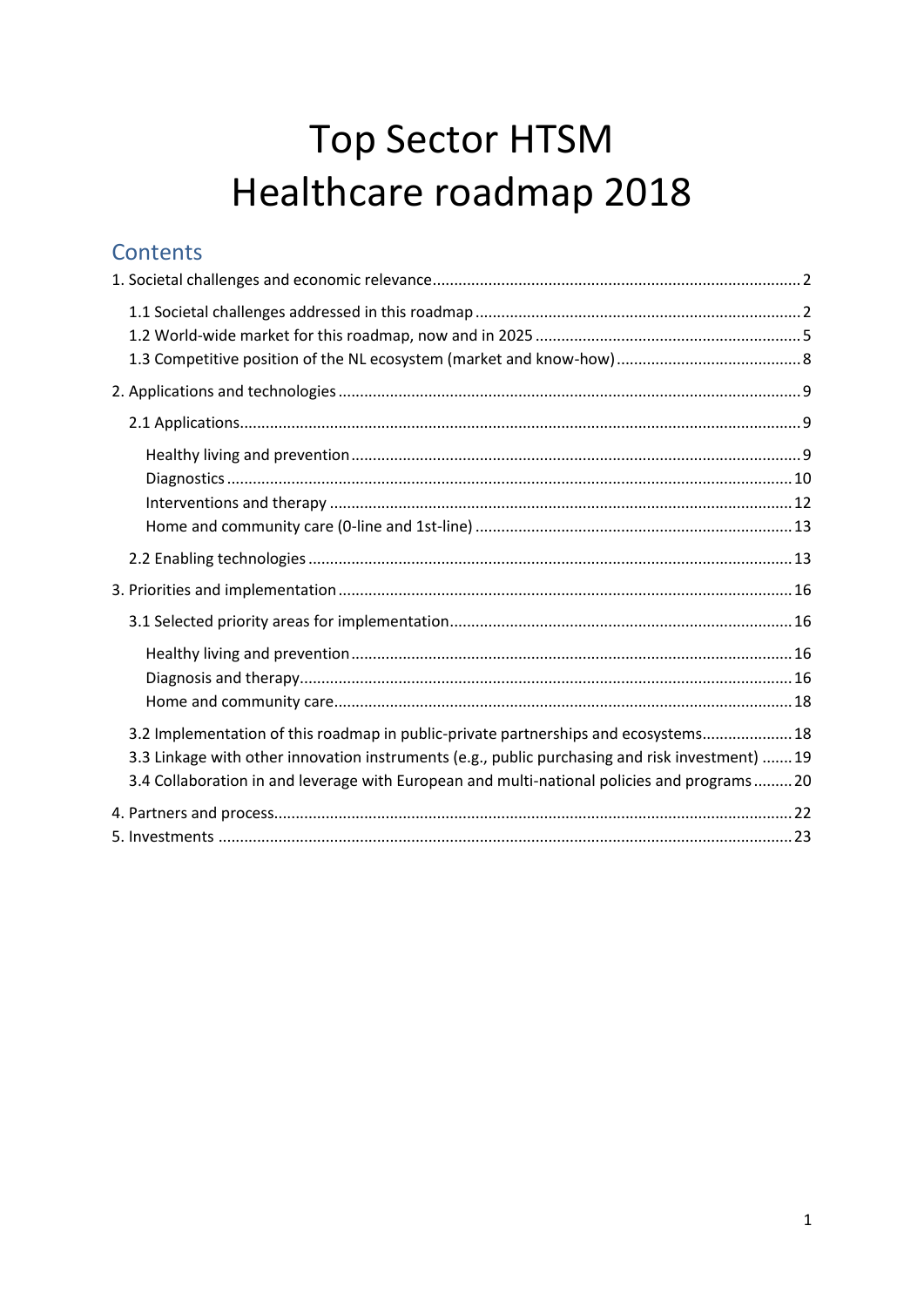# <span id="page-1-0"></span>1. Societal challenges and economic relevance

### <span id="page-1-1"></span>1.1 Societal challenges addressed in this roadmap

The healthcare roadmap for Top Sector HTSM focuses on the technological and industrial innovation addressing primarily the Health and Care societal challenge (ref. *Maatschappelijk Uitdaging -MU-Gezondheid en zorg),* and will take into account and contribute to Secure Society (ref. *MU veilige samenleving)* and inclusive society (ref. *MU Inclusieve Samenleving*).

Top Sector Life Sciences and Health (LSH) is primarily in charge for addressing the Health and Care societal challenge and coordinates the contributions from other sectors and roadmaps, including the present HTSM Healthcare roadmap to increasingly combine expertise and efforts. LSH described healthcare major challenges and trends in the Health and Care Knowledge and Innovation Agenda 2018-2021*<sup>1</sup>* .

Health and healthcare systems will face a huge challenge in providing the same level of services, in an appropriate, efficient and cost-effective way, to a rapidly growing and aging population.

Global healthcare expenditure is currently estimated a USD7.6 trillion and its growth will continue greater than the GDP, reaching double the rate in some countries. By 2030, world population will increase by 1.3 billion, the middle class by 3 billion. Due to ageing, the world's population aged 65+ is projected to increase by 436 million people and urban population by 1.5 billion requiring increased access to healthcare facilities and service.

The Netherlands will also face those challenges. Already today healthcare spending in NL ranks among the highest among OECD countries with 10.5% of the GDP and USD 5.4k per capita<sup>2</sup> and it is projected to increase (See Figure 1). Life expectancy is growing at an higher rate as the number of healthy years<sup>3</sup>, resulting in a higher incidence of diseases. In 2040, it is estimated that 4.7 million people will be older than 65, against 2.9 million today (+62%).

It is also expected that there will be a shortage of health-care personnel; in healthcare many processes and treatments are difficult or not possible to automate, making it hard to increase the productivity per employee.

 $\overline{a}$ 

<sup>1</sup> [https://www.health-holland.com/public/downloads/kia-kic/knowledge-and-innovation-agenda-2018-](https://www.health-holland.com/public/downloads/kia-kic/knowledge-and-innovation-agenda-2018-2021.pdf) [2021.pdf](https://www.health-holland.com/public/downloads/kia-kic/knowledge-and-innovation-agenda-2018-2021.pdf)

<sup>2</sup> OECD Health Data 2017 http://www.oecd.org/els/health-systems/health-data.htm

<sup>&</sup>lt;sup>3</sup> [http://ec.europa.eu/eurostat/statistics-explained/index.php/Healthy\\_life\\_years\\_statistics](http://ec.europa.eu/eurostat/statistics-explained/index.php/Healthy_life_years_statistics)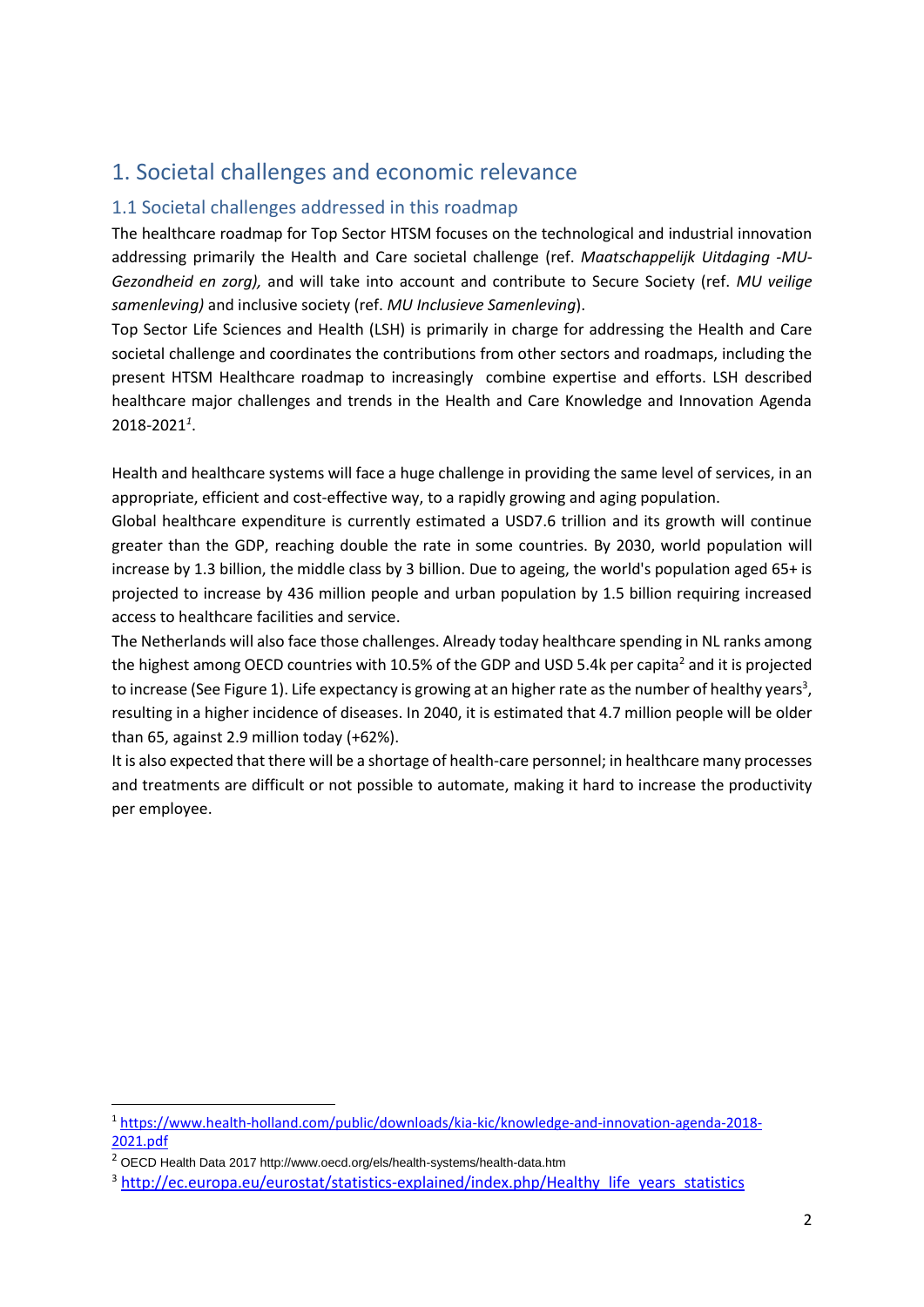

*Figure 1: Netherlands 2016 total healthcare spending in EU28 US dollars/capita [Source OECD database]*

Given the previous arguments of the ageing society and the fact that an increasing part of GDP will be spent on healthcare, it is evident that health and healthcare must be differently organized to further increase the quality level and enable further improvements in performance.

The process for the delivery of quality care  $-$  and the patient that receives it  $-$  have also changed dramatically in recent years. Increasingly, hospitals are challenged to adapt traditional in-patient models to ones that can be delivered amongst numerous providers, outside the hospital setting, and in various ways across the care continuum.

At the same time, patients are no longer passive recipients of medical treatment but active and discerning consumers of health services. They want and need to take more control over their own health and over where they receive care (participatory health). Provider reimbursements are becoming value-based and performance ratings are inextricably linked to patient outcomes. These factors are changing the very definition of patient-centric care as the significance of the patient experience intensifies and oversight of the patient journey becomes critical.

Value-based healthcare is commonly regarded a part of the solution for this immense problem because it aims to achieve the highest quality outcome for the patient relative to the cost of achieving those outcomes.

During a person's lifetime, much progress can be achieved in developing means of healthier living, prevention and early diagnosis of potential diseases, and improved treatment and monitoring if that person becomes ill. All these healthcare domains are seen as a continuum in the life of a person (see Figure2). This overview is aligned with the three basic health-related elements of society mentioned by Top Sector LSH: Prevention, Cure and Care.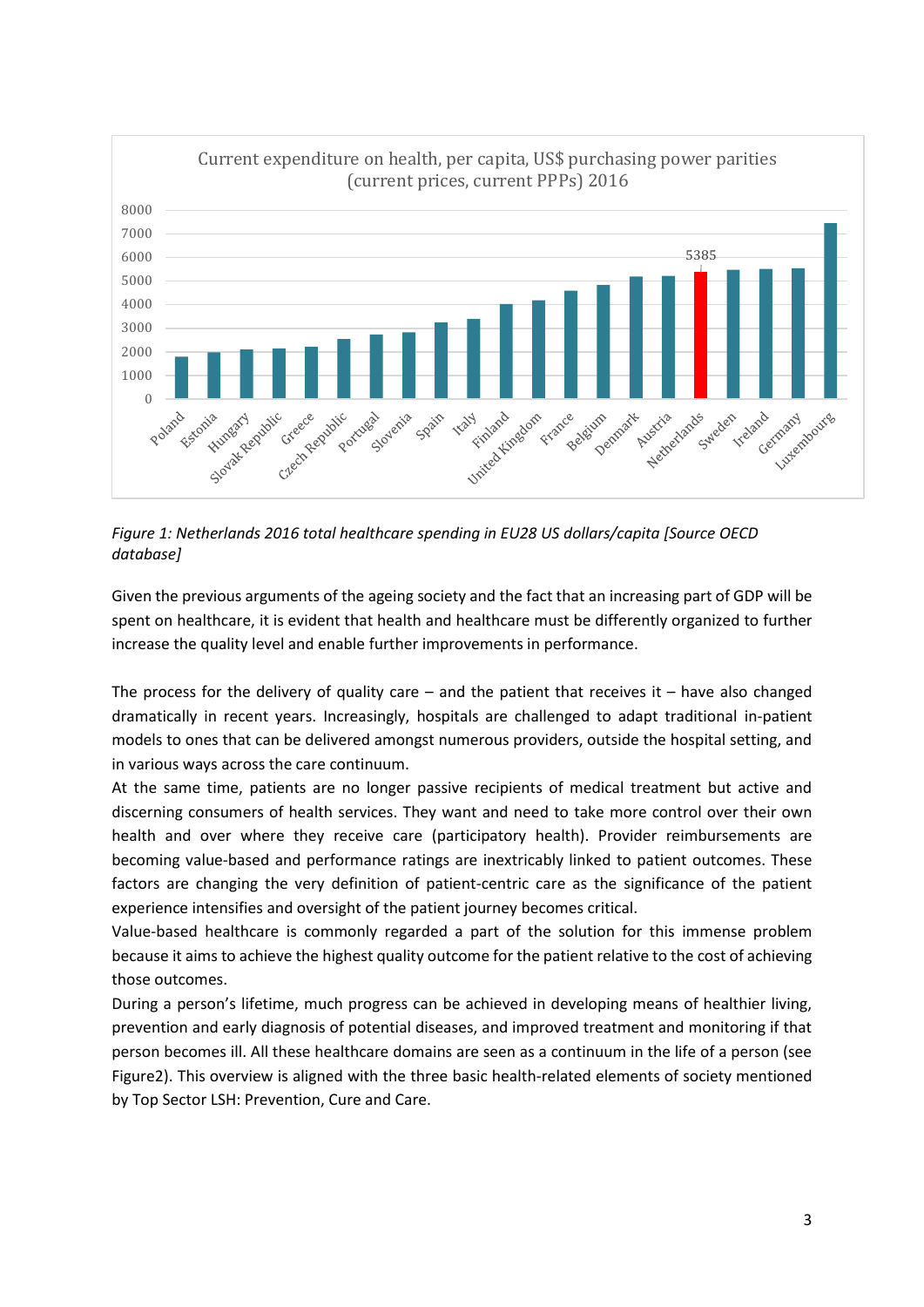

*Figure 2: Continuum of Health*

Improvement of the quality and sustainability of healthcare through digitization will drive efficiency in health, social, and informal care delivery, enable value-based healthcare systems and improve patient and citizen involvement in their personal health and care.

Digitalization is a crucial development that will have a tremendous impact in achieving sustainability of health care systems in the future by enabling:

- **Quality and efficiency of care**: optimizing (currently silo-ed) building blocks of healthcare, enabling health systems to deliver value-based healthcare with better outcomes at lower cost.
- **Personalizing health (care)**: convergence of professional healthcare and consumer health, enabled by wearable electronic devices, data and digitization, leading to increased selfmanagement and individualized treatment paths.

Innovative technologies in healthcare are integrated into devices that treat patients with acute or chronic diseases, and which affect vital prognoses or alter drastically the functioning and quality of life of numerous citizens/people . Tremendous progress is expected in research and technology fields such as image-guided interventions, smart catheters, genomics and other -omics, personalized medicine, phenotyping, exposome bio-sensing, regenerative medicine, robotics, energy harvesting and lowpower electronics for communicating securely and extending processing and memory capacities. Moreover they hold promise for completely new approaches based on artificial intelligence, deep learning and the understanding of psychobiological mechanisms at the origins of diseases that will radically change the way people with and without diseases are diagnosed and prognosed, treated and followed-up.

The way health is preserved and healthcare is provided is changing substantially, as medical diagnoses and interventions in the future are no longer confined to hospitals, clinics or medical offices, but are occurring anywhere in people's life, especially in their living contexts as school, home, sports and labour. These examples are supporting the trend of decentralized healthcare. Personal Digital Twins, ambulatory care, "point-of-care" and "home care" are terms that will gain significance in the future.

Digitization of healthcare will increase the amount of personal and sensitive data being recorded, analyzed and shared. As the risk for improper data use and fraud is high, adequate devices or systems are needed for ensuring security for managing personal data across any transaction related to Health and Care which are complying with existing and future regulations.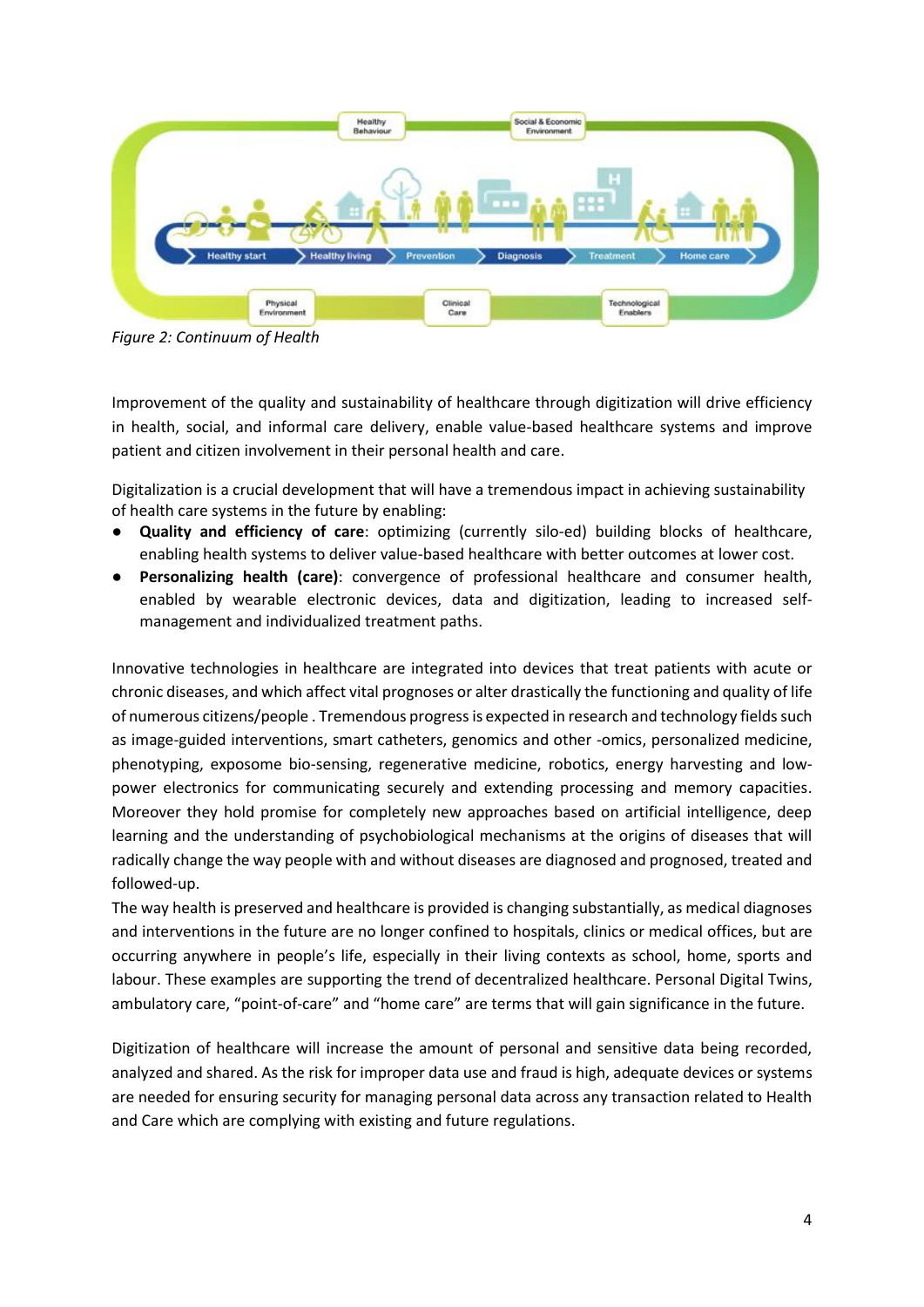The consequence of patients being followed with nomadic health-status sensing is that data communication and exchange will have to be integrated into current open Internet-based platforms, so that the safety aspects of the overall monitoring system become crucial. Errors in such systems should not lead to catastrophic or damaging decisions and actions in the treatment. Elements of failure safety testing like in the aviation and aerospace industry should be adopted, black-box and hierarchical testing and system design become increasingly important. This also holds for all systems where computer-based control takes place, like in robotics. Subsystem failure should not lead to patients being injured or damaged in any kind. Subsystems -even from different providers-should be evaluated and tested independently and as a complete system. This implies that regulation should allow more testing possibilities and evaluation with patients, yet under controlled circumstances and the governance of manufacturers of medical equipment should be addressed. These elements will create challenges related to the Secure Society.

Aging population and an increase of chronic diseases will put pressure not only on the sustainability of the healthcare systems, but will also cause an increasing need for assistance for example for elderly people or people unable to participate in society (like school, work, leisure, etc.).

Technical innovations for prevention and health(care) have the potential to contribute to the inclusive society challenge by improving the interdependence of an aging population or by reintegrating people in the work market with solutions improving patient engagement and self empowerment.

#### <span id="page-4-0"></span>1.2 World-wide market for this roadmap, now and in 2025

The HTSM Healthcare roadmap will affect different global markets that can be segmented in different ways.

As a market, healthcare including health & wellness represents up to 25% of the EU economy (when measured in terms of employment, expenditure and added value), making it the largest industry.

Looking at expenditure in Europe an average of 10% of gross domestic product (GDP) is spent on healthcare, of which major part (75.5%) goes to patient care, 17% on pharmaceutical and other medical non durables and 7.5% goes to medical technology which is the most relevant for the HTSM roadmap.

The global medical technology market, including devices used for pharmaceutical purpose, is expected to grow at 5.0 % p.a. (i.e. CAGR) from \$363.8 billion to \$513.5 billion between 2013-2020.<sup>4</sup>

The European medical technology market is estimated at roughly €100 billion. Based upon manufacturer prices the European medical technology market\* is estimated to comprise approximately 30% of the world market. It is the second largest medical technology market after the US (~40%). Expenditure on medical technology per capita in Europe is at around EUR 197 (weighted average). The European medical technology market has been growing on average by 4.6% per annum over the past 8 years. EvaluateMedTech consensus forecasts that the Medtech world market will achieve sales of \$529.8 bn in 2022, growing by 5.2% per year (CAGR) between 2015 and 2022. In vitro diagnostics (IVD) will be the largest device area in 2022, with sales forecast to reach \$70.8 bn. Cardiology takes the second spot, with annual sales increasing to \$62.3 bn in 2022. Neurology is forecast to be the fastest-growing device area, with a CAGR of 7.6% between 2015 and 2022.

**.** 

<sup>4</sup> World Industry Outlook Healthcare and pharmaceuticals, The Economist Intelligence Unit, May 2014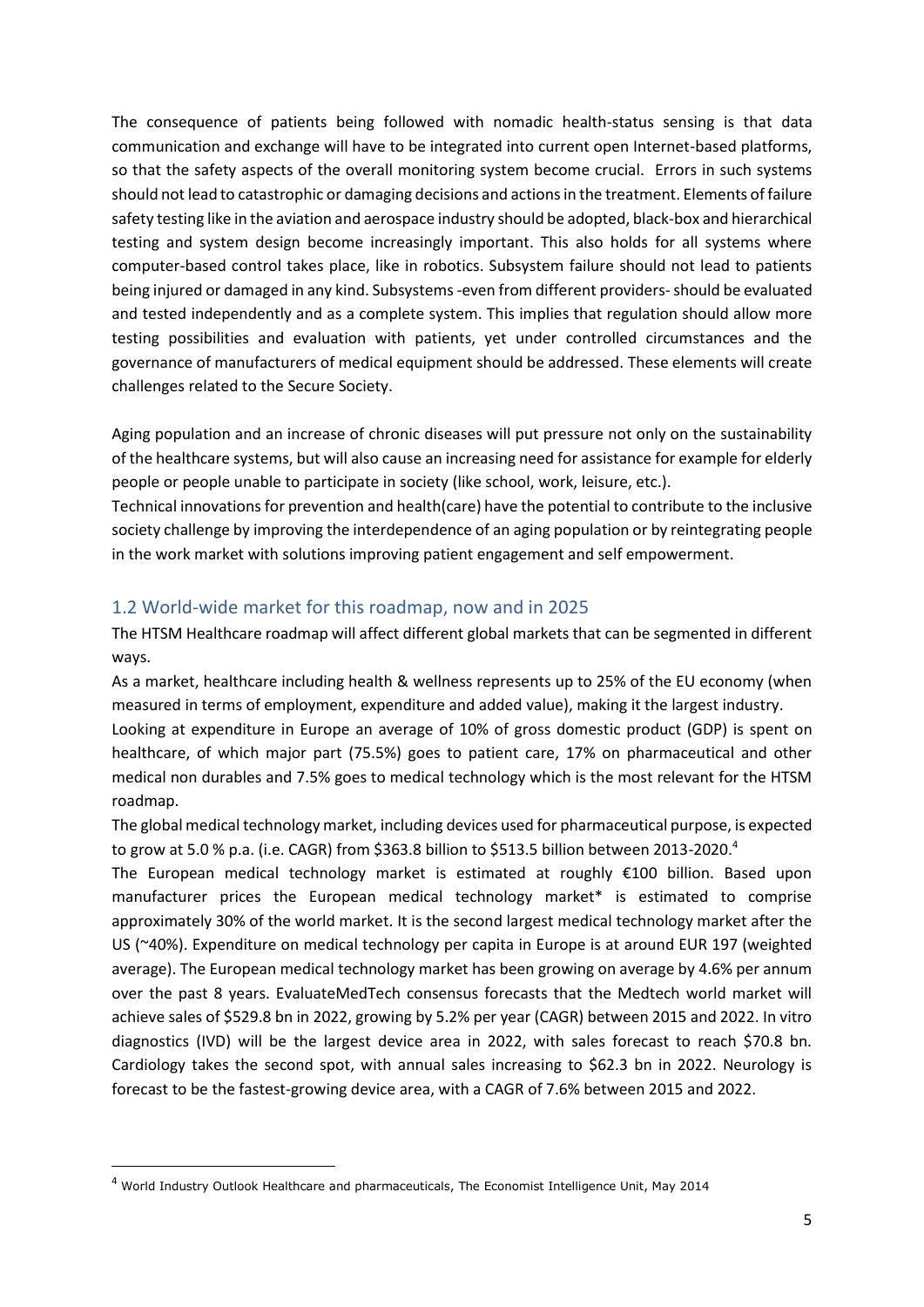Looking at the different medical applications the markets can be further specified.

The worldwide diagnostic imaging market is expected to reach \$36.4 bn by 2021, at a CAGR of 6.6% from 2016 to 2021<sup>5</sup>. Geographically, North America holds the largest share of the market according to 2016 data, followed by Europe. However, the Asia-Pacific market is expected to register the highest CAGR during the forecast period. Factors such as increasing incidence of chronic diseases, rising awareness of the benefits of early disease diagnosis, development of new healthcare facilities, growing medical tourism in APAC countries, and increasing government initiatives for the modernization of healthcare infrastructure are driving the growth of the market in the Asia-Pacific region.

The global Interventional Radiology market is anticipated to reach \$22.9 bn by 2024, registering a CAGR of 5.8% over the period between 2016 and 2024. This market covers the complete spectrum of medical imaging systems (MRI, CT, X-ray and US) used in various IR applications including angiography, balloon angioplasty, embolization, biopsy, vertebroplasty, kyphoplasty, and RF ablation. End-users are hospitals, catheterization labs, and ambulatory surgical centers. The main driving factor for the increased demand of IR is the higher incidence of chronic diseases and obesity, resulting from lifestyle changes such as sedentary lifestyle, busy lifestyle, and unhealthy habits such as smoking and poor diet<sup>6</sup>.

Rising costs and expected shortages of healthcare staffing ask for new solutions and technical tools. These are provided by for example minimally invasive procedures, facilitated by expanding applications in hybrid operating rooms that combine operating room equipment with advanced imaging systems. The market for Hybrid OR Fixed C-Arms was estimated to be €240M globally in 2016. Structural heart and peripheral vascular procedure growth of 9.5% p.a. (2016-23), is expected to drive market growth for Hybrid ORs by more than 5%.

The market for surgical navigation systems comprises navigation platforms as well as navigation applications. Until 2023, this market will expand continuously at a CAGR of about 5%. In 2014, the market was valued at approximately \$175M. Moderate growth will occur in this space over the forecast period, driven by increasing surgeon awareness of the clinical benefits of surgical navigation and a growing potential patient base; this will be fueled by the aging population as well as increasing demand for minimally invasive surgery. The installed base of surgical navigation systems is expected to grow over the forecast period given technological improvements and increased physician education. Increasing procedure volumes, rising demand for minimally invasive surgery and growing awareness of the clinical benefits of surgical navigation will support surgical navigation system sales throughout the forecast period. By 2023, the US surgical navigation system market will thus reach a value of approximately \$260M.

The global medical robotics market is expected to reach \$20.56 bn by 2022, from \$6.36 bn in 2016 at a CAGR of 21.6% during the forecast period<sup>7</sup>. The US medical robotics market size was \$3 bn in 2016 and is expected to grow towards \$7 bn in 2022. Key factors driving the demand for medical robots market include<sup>8</sup>:

● Rapidly growing demand for precise and efficient minimally invasive surgeries

 $\overline{a}$ 

<sup>5</sup> Markets and markets – Diagnostic Imaging Market, February 2017

<sup>6</sup> http://www.diagnosticimaging.com/interventional-radiology/growth-interventional-radiology?GUID=5FA29331-23EC-4569-B9BD-E66D8136D007&XGUID=&rememberme=1&ts=23092016

<sup>7</sup> Grand View Research - Medical Robotic Systems Market Size & Share, Industry Report, 2022

<sup>8</sup> PR Newswire Global 20 Billion dollar Medical Robotics Market to 2022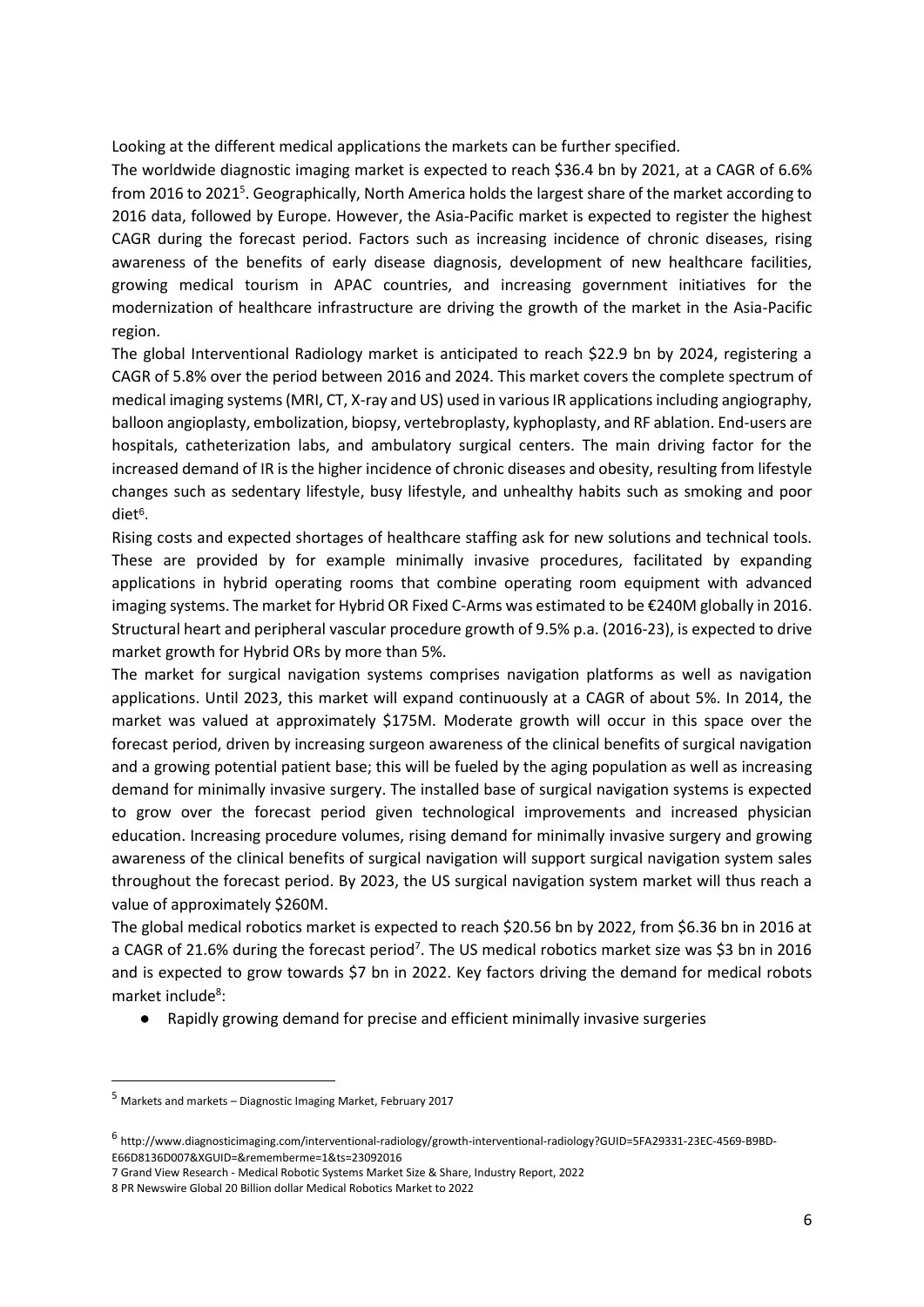- Growth in the volume of these surgeries, as a consequence of growing disease prevalence levels
- Improvement in healthcare infrastructure and the introduction of advanced medical equipment are expected to facilitate further implementation of robotic systems in developed countries.

Another way to look at the impact of the HTSM roadmap is to look at the potential of digital technologies in Health. The market for digital health is gaining remarkable momentum across the world, thanks to the surge in the prevalence of people with diabetes and various other chronic diseases. With the increasing number of government initiatives and the rising uptake of information technology in the area of medical and healthcare, the market is anticipated to witness significant growth over the next few years. In 2016, the global digital health market was at \$179.6 bn. According to Transparency Market Research (TMR), the opportunity in this market is anticipated to rise at a CAGR of 13.40% between 2017 and 2025 and increase to \$536.6 bn by the end of 2025.

The global market for mobile digital health is assessed based on the product, component, end user, and the geography. Based on the product, the market is classified into wearable devices and healthcare information systems. An example of the former is the use of smart medical patches that measure vital signs for continuous (remote) on-body diagnostics. Healthcare information systems leads the global market due to the significant rise in the adoption of technological advanced products, such as telehealth, EHR/EMR, and population health management. Further, the healthcare information segment is bifurcated into clinical solutions and non-clinical solutions. Clinical decision support system (CDSS), EHR/EMR, computerized physician order entry (CPOE), telehealth, mHealth, and population health management are the key segments of clinical solutions. Of these, the market for mHealth is anticipated to propel at a significantly high growth rate on account of the rising penetration of smartphones across the world and the augmenting levels of awareness regarding health and fitness among people across the world.

The global healthcare IT market is estimated to reach \$280.25 bn by 2021 with 15.9 percent growth, with the majority of the demand for healthcare IT solutions driven by the growing need to reduce healthcare costs while adhering to ongoing regulatory requirements. Healthcare IT is linked to information and workflow management, but also to e.g. clinical decision support as well as home health applications. In most high growth markets, the major European companies have an important presence<sup>9</sup>.

Based on the component, the market is categorized into software, hardware, and services. The demand for digital health services is expected to remain high over the forthcoming years. Based on the end user, the market has been categorized into B2B and B2C. The B2B segment has emerged as the key contributor to this market over the last few years. Providers, employers, payers, and pharmaceutical companies are the main components of the B2B segment, whereas the B2C segment includes patients and caregivers<sup>10</sup>.

According to the new market research report "Artificial Intelligence in Healthcare Market by Offering (Hardware, Software and Services), Technology (Deep Learning, Querying Method, NLP, and Context Aware Processing), Application, End-User Industry, and Geography - Global Forecast to 2022", AI

**.** 

<sup>&</sup>lt;sup>9</sup> Healthcare IT Market by Product (EHR, RIS, PACS, VNA, CPOE, HIE, Telehealth, Healthcare Analytics, Population Health Management, Supply Chain Management, CRM, Fraud Management, Claims Management) End User (Provider, Payer) - Global Forecast to 2021, marketsandmarkets.com Publishing Date: March 2017 <sup>10</sup> https://www.transparencymarketresearch.com/digital-health-market.html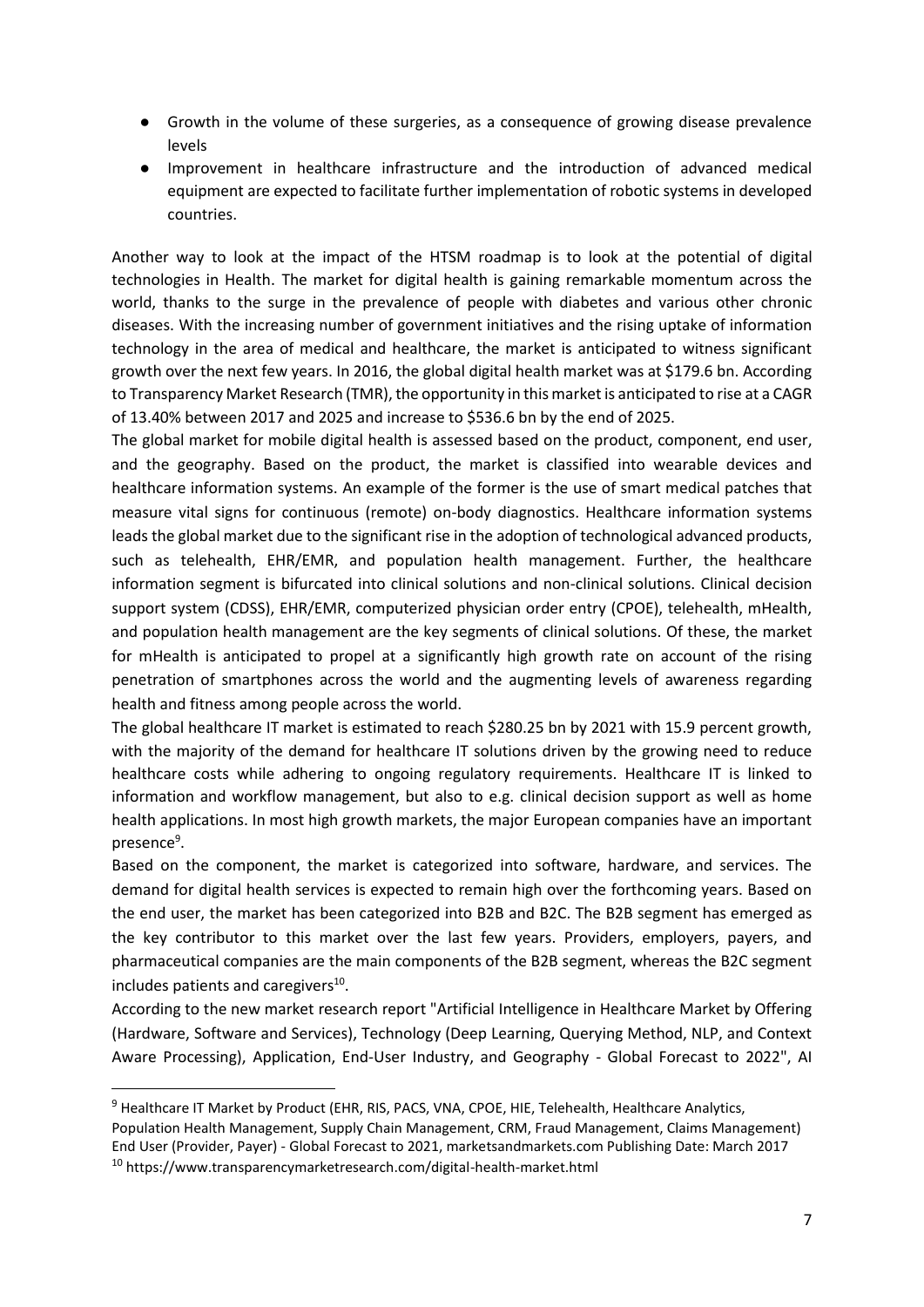related healthcare is expected to grow from \$667.1M in 2016 to \$7,989M by 2022, at a CAGR of 52.68% during the forecast period. The growing usage of big data in the healthcare industry, anticipated ability of AI to improve patient outcomes, imbalance between health workforce and patients, reducing the healthcare costs, growing importance on personalized medicine, cross-industry partnerships, and significant increase in venture capital investments are expected to drive the AI in healthcare market.

Global Home Healthcare Market (Diagnostics and Monitoring Devices, Therapeutic Home Healthcare Devices, Mobility Assist Devices and Medical Supplies).

According to the report, global [home healthcare market](https://www.zionmarketresearch.com/report/home-healthcare-market) was valued at \$228.90 bn in 2015 and is expected to generate revenue of \$391.41 bn by 2021, growing at a CAGR of 9.40% between 2016 and  $2021^{11}$ . The global home healthcare market is mainly driven by an increasingly geriatric population, rising healthcare costs and technological advancements in healthcare devices. With increasing health awareness among people, growing numbers of people diagnosed with chronic diseases such as diabetes, cardiac disorders and respiratory diseases, the demand for `mobile healthcare is expected to grow in the near future. The population of geriatric people is growing rapidly across the world, a population that is more vulnerable to non-communicable diseases such as diabetes. This, in turn, is expected to fuel the growth of the home healthcare market. However, changing reimbursement policies and limited insurance coverage may pose a challenge to the home healthcare market growth in the near future. Rapid decentralized job growth, especially in home healthcare services, is expected to open alluring avenues for the market to grow over the next few years.

The global regenerative medicine market is expected to reach USD 38.70 Billion by 2021 from USD 13.41 Billion in 2016 at a CAGR of 23.6%<sup>12</sup>. The market is broadly classified into types, therapy, application and regions. Based on types, the market is segmented into cell-based products and acellular products. The cell-based products is expected to dominate the global market in 2016. Based on therapy, the market is segmented into cell therapy, gene therapy, tissue engineering, and immunotherapy. Immunotherapy is the fastest growing segment in the global market, during the forecast period.

#### <span id="page-7-0"></span>1.3 Competitive position of the NL ecosystem (market and know-how)

In the markets described above, the Dutch industry has a global strength, while for all application areas, the combined knowledge base of players in the HTSM ecosystem is of world class. Areas with anticipated high growth and where the Netherlands has a strong competitive position are related to advances in more comprehensive non-invasive diagnostics (MR, CT, Ultrasound, Optical), and more precise and less invasive image-guided intervention and treatment, personalized medicine, Regenerative Medicine and robotics, healthcare informatics, Clinical Decision Support Systems (CDSS) and decentralized healthcare, bridging hospital, point-of-care and home. Personalized medicine requires companion diagnostics for which new technological advancements and opportunities are expected with further development of lab-on-chip and organ-on-chip concepts; also in this area the Netherlands will have a big opportunity.

 $\overline{a}$ 

<sup>11</sup> https://www.zionmarketresearch.com/report/home-healthcare-market

<sup>12</sup> https://www.marketsandmarkets.com/Market-Reports/regenerative-medicine-market-65442579.html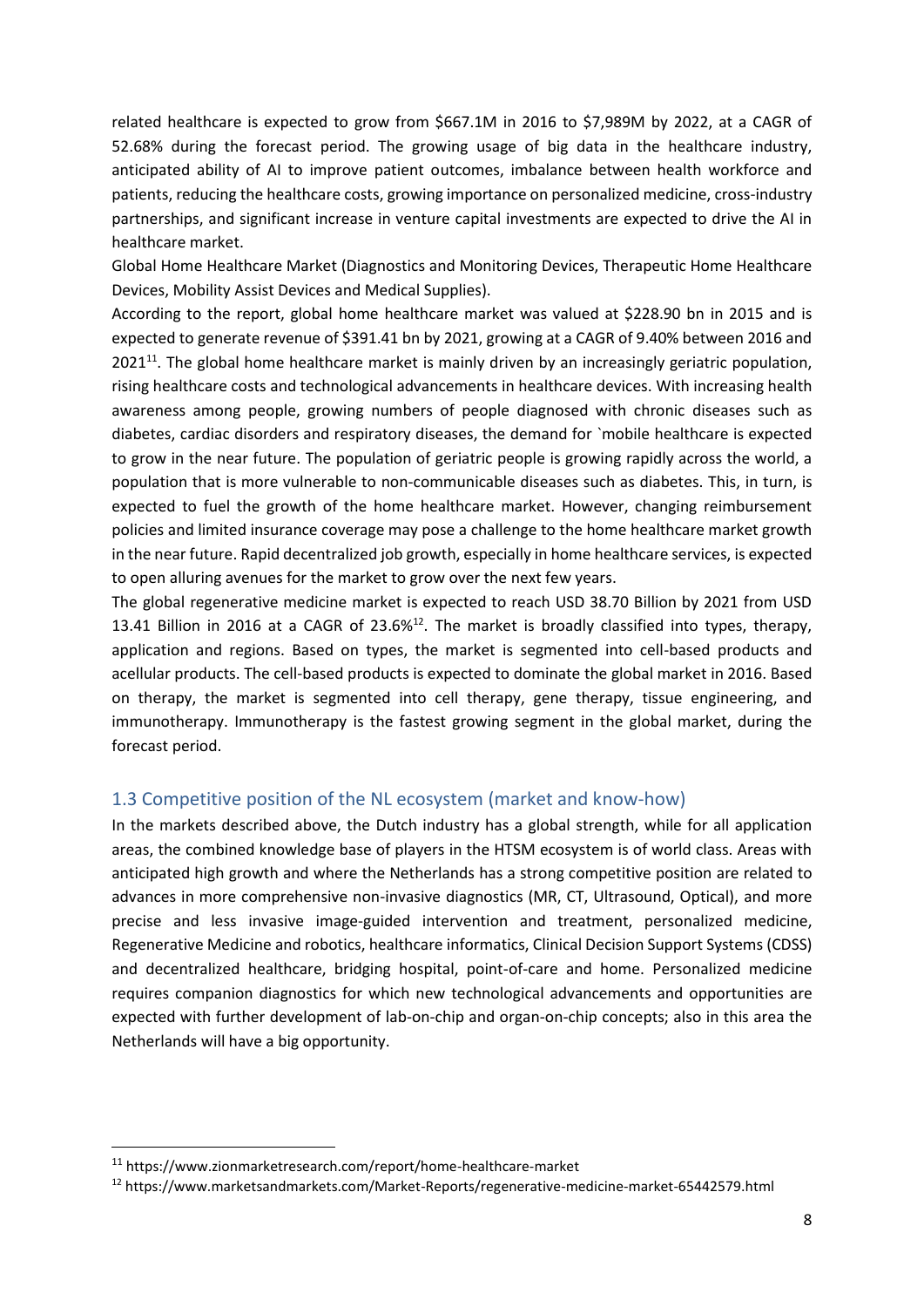## <span id="page-8-0"></span>2. Applications and technologies

#### <span id="page-8-1"></span>2.1 Applications

#### <span id="page-8-2"></span>Healthy living and prevention

#### **Vital functioning of citizens**

People's lifestyle (sedentary lifestyle, stress, unhealthy diet, smoking and drinking habits) is another factor entailing more chronic diseases and their physical, mental and social functioning consequences. Applications and services to change and maintain a healthy lifestyle are important means to reduce the risks for chronic diseases and play a key role in the area of prevention. We believe that monitoring lifestyle, coaching and behavioral change applications and services are important tools in this respect. Technology can help to keep people at home (or visit a nearby 1st line or primary support) instead of going to costly institutions such that they and the society both benefit.

Wellness is related to cognitive functioning. Significant influence can be made by integrating mental training techniques in people's lives, with modern techniques (e.g. serious gaming, web-based training). Furthermore, improving the health and wellbeing of citizens through the use of light-based and ultrasound treatments will provide a non-invasive therapeutic route for skin diseases, pain relief, sleep and mental disorders, and more.

Novel sensor technology at home or in wearable devices, communicating through smart phones embedded in an ICT infrastructure, bring together personal data and information about the subject's environment. Artificial Intelligence (AI) and deep learning techniques provide the user with individualized predictions, personalized decision making and feedback to improve a healthy lifestyle. Thereby, Data science enables a shift towards individual and personal treatment and advice. Importantly, the quality, robustness and relevance of the data generated by these wearables as well as the health advice generated by AI techniques based on these measured parameters must be appropriately verified.

Access to own data and comparison to peer data will result in patient empowerment, i.e. the patient is well aware of all diagnostic and treatment options, and the physician's task shifts to the guidance of the patient through these options.

#### **Population health**

Population health is a term used to describe a comprehensive approach to care that relies on segmenting a cohort of patients into separate groups, analyzing their care needs, and then implementing targeted interventions to those deemed most at risk.

Population health plays a pivotal role in chronic disease management to prevent avoidable progression of the disease, exacerbations, hospital (re)admissions, and to drive cost-efficiency by providing evidence-based insights to proactively manage and treat patients across the continuum of care (hospital, post-acute, ambulatory, community and home care).

To enable population health management, several fundamental technical challenges with respect to a digital platform need to be addressed, namely:

1) ensure that underlying infrastructure is capable of capturing and storing data acquired from sensor devices that are used for patient monitoring, e.g., health watches, activity trackers, blood pressure meters, glucose meters, etc.;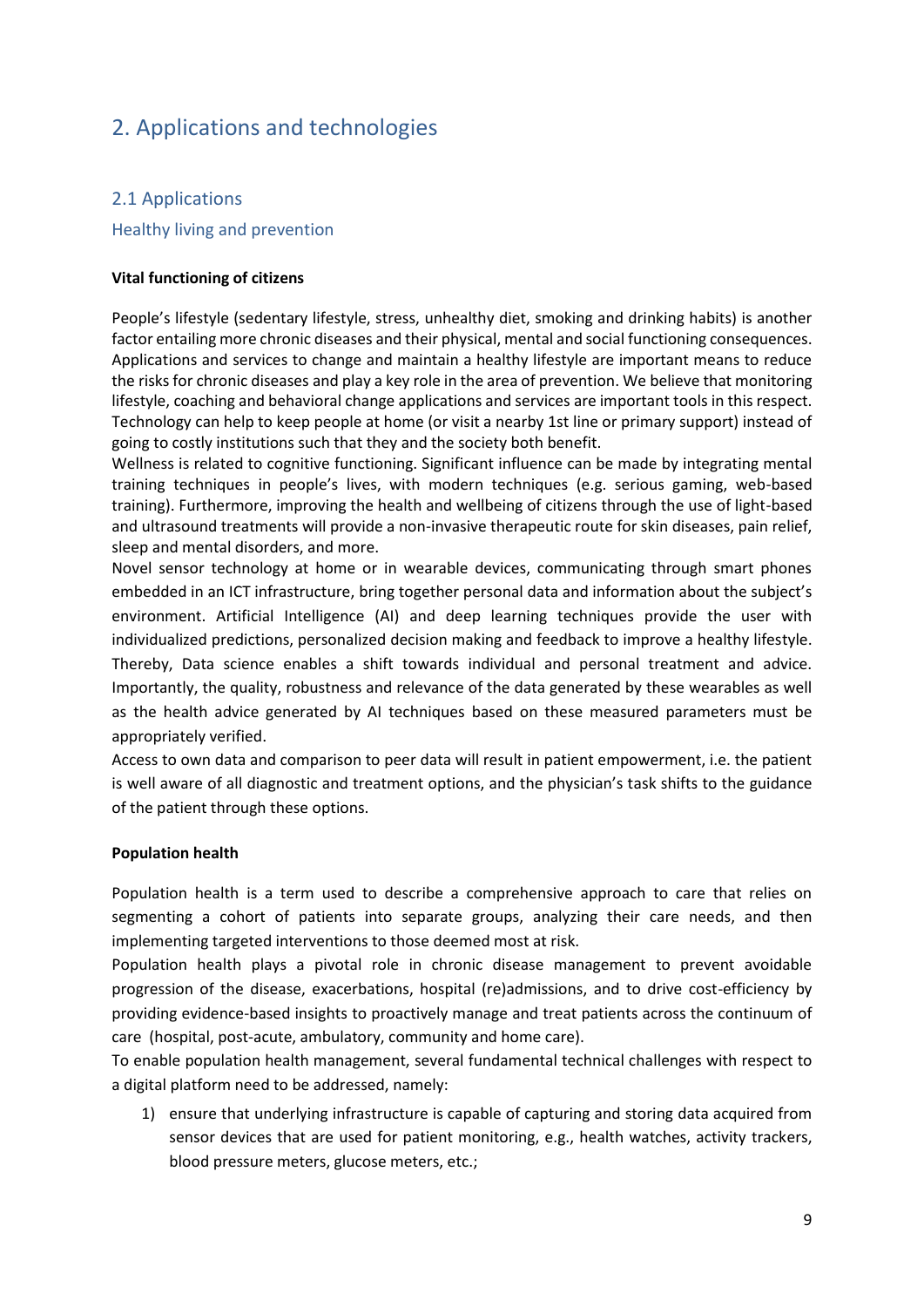- 2) ensure that health management applications, both patient-facing and clinician facing can work seamlessly on the same platform;
- 3) ensure that the user experience is seamless across applications and clinicians. Via a single interface, clinical users can view all of their patients that are in the population health program; and
- 4) ensure that diversified program requirements related to clinical or self-care management are adequately addressed.
- 5) ensure that the data acquired from sensor devices is accurate, robust and relevant.

The increasing use of artificial intelligence (AI) to analyze large patient data sets promises to change the face of population health management in a way that will be far reaching across the industry and a game changer to the way physicians monitor and care for their patients.

AI's ability to raise the level of evidence-based medicine can help primary care physicians make better decisions in several areas. These include the ability to determine appropriate treatments for their patients and to how best to monitor their care during and after hospitalization, to improving efficiency and productivity in care team workflows and finding better ways to reduce overall costs associated with patient care.

Supercomputers that compare and analyze large groups of patients' clinical data, diagnostic images and claims data, are capable of identifying subtle patterns and changes in health and wellness that can foreshadow the start of an illness, monitor the effectiveness of drug treatments and identify patients' health risks<sup>13</sup>.

#### <span id="page-9-0"></span>**Diagnostics**

1

Diagnostics applications and underlying technologies required could be categorized in the following sets:

#### **Person -specific modelling**

Patient-specific data is essential in contributing to quality of care, including:

- Biological data / genetic profiling
- Non-healthcare and social domain modeling
- Functional data from electrophysiological, optical, force and motion recordings to compare with image data, both recent and stored images
- Data from multi-array EMG electrodes, high-density EEG for EEG source localization and advanced ECG recordings can provide a profound insight in the control function of the central nervous system
- Motion and forces, statically and dynamic, of the human body provides rapid insight in functioning and control properties of the CNS, muscles and tissues
- Molecular data on patients and their response to specific treatments, as well as genetic information.
- Clinical Decision Support Systems (CDSS) for in-hospital and at home, pre- and postoperative treatment and guidance, support for continuative patient care.

<sup>13</sup> http://medicaleconomics.modernmedicine.com/medical-economics/news/artificial-intelligence-play-keyrole-population-health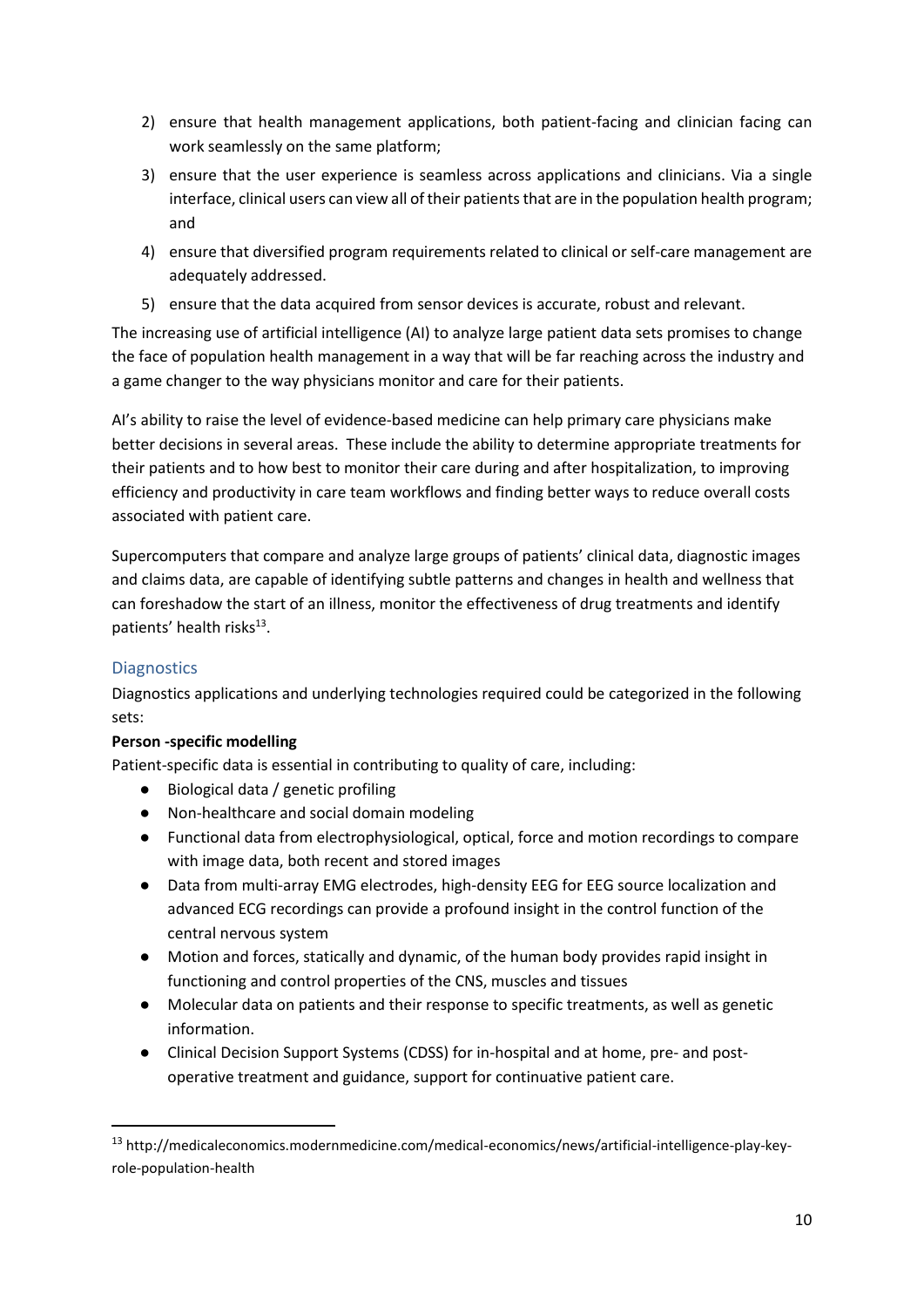● In combination with the previous points: patient co-responsibility and his surrounding care experts, techniques for and learning of acceptance of new technology

This process will raise the abstraction level of the information, leading to biomedical (risk) models of the patient's condition and providing the basis for patient-specific treatment planning, based on the anticipated response to therapy.

#### **Patient-specific monitoring**

Although a known area, specific innovations are emerging like

- Unobtrusive cardiovascular status monitoring, early warning systems to predict patient deterioration, unobtrusive sleep monitoring.
- (Neuro)monitoring with fundamental markers like heart rate, accelerometry, EMG or longterm EEG with limited channels. This area enables and is subject to fast product innovation.

#### **Medical imaging and signal processing**

- Image acquisition, with goals to
	- increase image resolution combined with a decrease in radiation
	- have real-time availability of images
	- increase sensitivity and specificity
	- provide quantitative information
	- work towards combination of imaging techniques
- Image processing, with goals to
	- develop user-friendly visualization techniques and new robust quantitative computer vision algorithms
	- develop, implement and validate quantitative imaging "biomarkers" that objectively assess presence and stage of disease, or response to treatment
	- combine diagnosis and treatment (theranostics), i.e. for image-guided interventions.
- Hybrid imaging for
	- correlative imaging techniques or near-simultaneous hybrid imaging with different modalities are needed for validation of diagnostics and treatment

#### **New Modalities for diagnostics**

Introducing new diagnostic methods in healthcare is only possible after thorough investigations. This leads to the following fields of research and innovation for the next years:

- Linking imaging and diagnostic modalities to genetic and molecular profiles understanding the interplay between structure and function on a cellular level (radio genomics) or proteomics as another example of molecular level investigations.
- Develop analytical techniques to advance (digital) pathology and histology, i.e. improving molecular specificity
	- Spectroscopy, NMR-based cyclotrons, optical and soft X-ray microscopy and (cryo) electron microscopy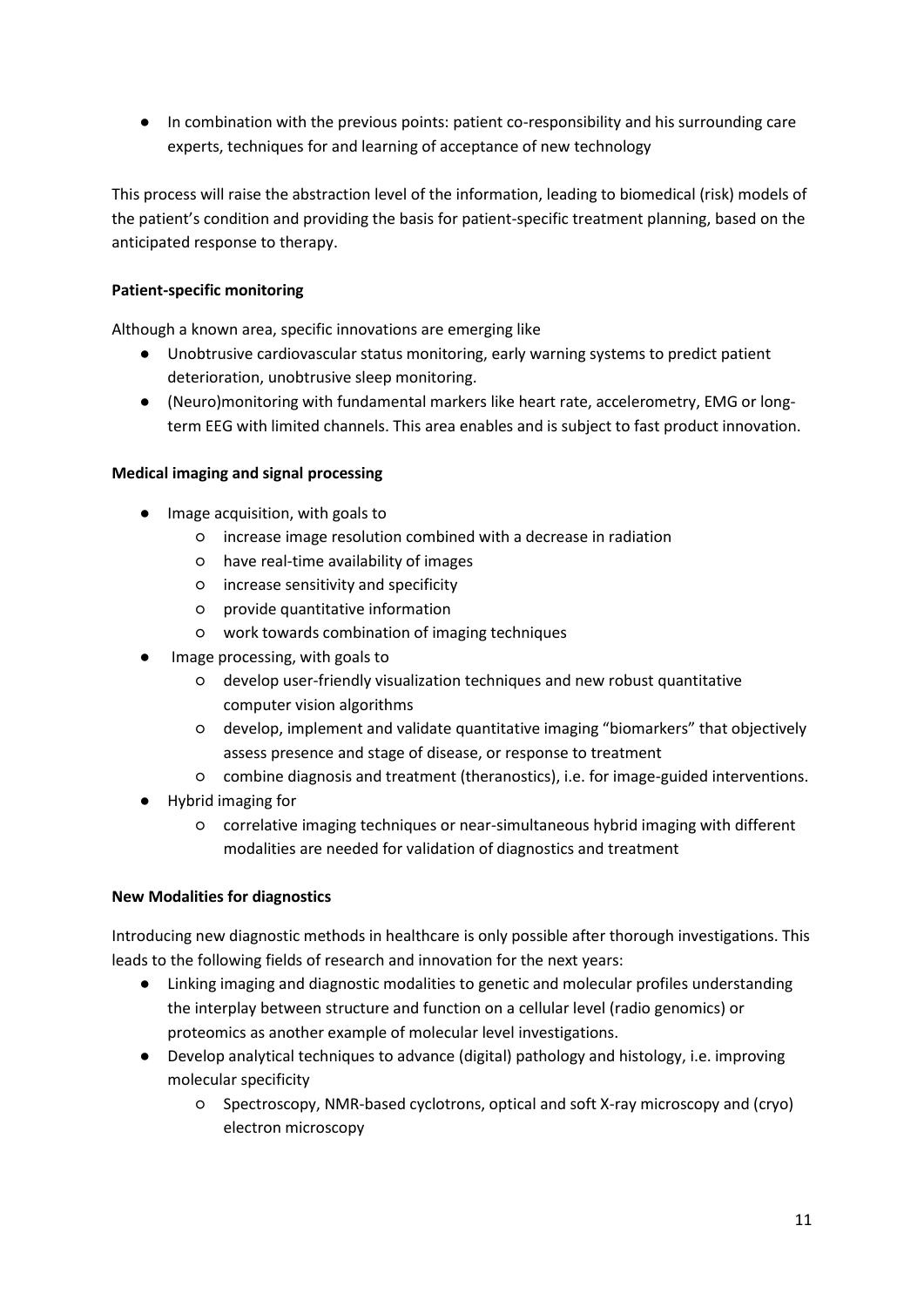- (Diffuse) optical and photo-acoustic imaging, including combined image processing to yield spatially-resolved quantitative functional information, such as OCT (Optical Coherence Tomography) and SFDI (spatial frequency domain imaging).
- Obtaining sufficient throughput and sensitivity to acquire statistically significant results and combining various methods (imaging modalities) into integrated systems (e.g. SPECT/CT, SPECT/PET/CT&MRI, PET/MRI, EEG/fMRI, US/PA, US/Optical, OCT/Immunofluorescence ) and EM/LM.
	- Small optical imaging devices placed on slender long devices that can be navigated intuitively into the patient's body in a minimally invasive way.
	- Accurate navigation and steering of these devices is an important step to merge the data with macroscopic imaging, so that the "whole picture" is available for planning interventions.
	- Small implantable or wearable devices placed on flexible substrates that can sense health parameters and can be placed anywhere in or on the body.
- Exposome data

#### **Usage of Big Data and Artificial Intelligence**

Diagnostic applications benefiting from Big Data and Artificial intelligence technologies include amongst others:

- Cancer pathways diagnostics
- Cloud-based radiomics
- Predictive maintenance and services
- AI driven acquisition and diagnosis across imaging modalities
- Integrated cancer diagnostics for improving outcomes
- Clinical Decision Support Systems (CDSS), explanatory CDSS, clinically funded/inspired support exploiting large data sets

The ethical issues of big data usage and the privacy issues of the individual patient and citizen and their safeguarding in the adoption process of new technology, shared by all involved stakeholders need to be addressed.

#### <span id="page-11-0"></span>Interventions and therapy

Personalized medicine is a medical model emphasizing in general the customization of healthcare, with all decisions and practices being tailored to individual patients in whatever ways possible. Recently, this has mainly involved the systematic use of genetic or other information about an individual patient to select or optimize that patient's preventative and therapeutic care. This development will be a paradigm shift in the pharmaceutical industry from 'blockbuster' drugs developed by big pharma multinationals towards development of patient groups targeted drugs by high-tech biotech (SME) companies, spinning off from research at universities and institutes.

Minimally invasive techniques have the potential to improve patient comfort and to reduce hospital costs.

Further developments are foreseen in, amongst others, the following fields:

● Improve navigation/robotic guidance solutions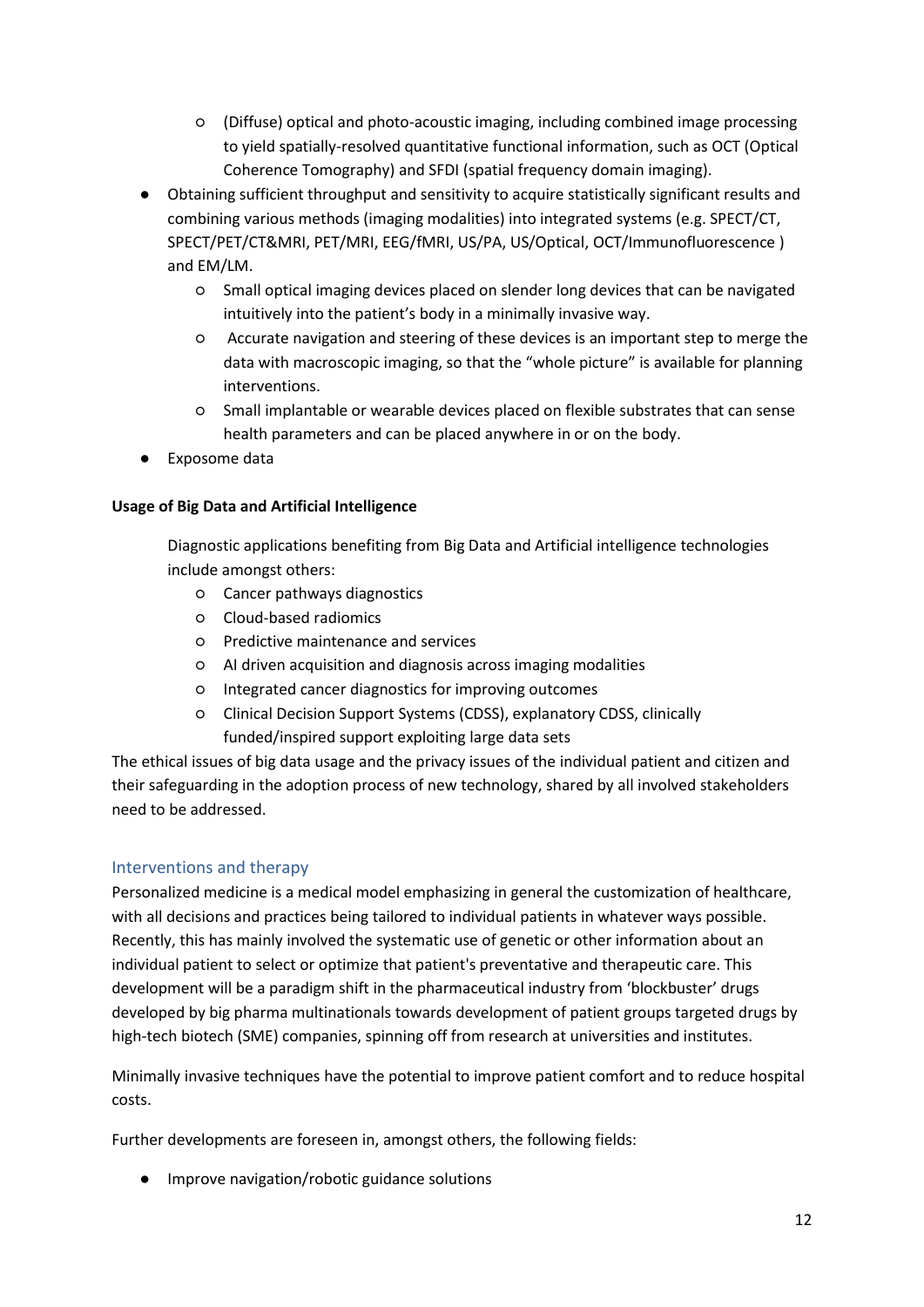- miniaturization and integration of intervention devices
- technology for smart endovascular devices
- use of artificial intelligence and Virtual reality
- Endovascular therapy, e.g. cardiac Pressure-Volume loop and interventional oncology
- Use of patient data and artificial intelligence to personalize treatment planning and execution
- Radiation ablative therapy
- Workflow optimization using tracking devices and machine learning
- Use of robotics and navigation (in-body micro) devices
- Electroceuticals
- (Image guided ) Robotic (Oncology) surgery and therapy
- Use of wearables for continuous monitoring and therapy
- Regenerative Medicine

#### <span id="page-12-0"></span>Home and community care (0-line and 1st-line)

The lesser availability of health caregivers forces towards a situation with more home care and an increased role of family and friends in the care of patients. Monitoring of patients will be done on a regular basis requiring novel sensor technology and user interfaces, enabling (also elderly) patients to do the necessary tests at home, and send the data to the hospital. Even for more complex measurements, mobile laboratory can be established, visiting the patients at home. Patient management will be partially automated, setting alarms for adverse findings requiring the physician's attention.

It is the task of primary care professionals to refer ill patients to the right specialist when needed. The general practitioner (GP) acts as a gatekeeper for secondary care. The discrimination between healthy and ill individuals is not always obvious, however. More precise referrals can be achieved by improving the diagnostic tools at hand in primary care. However, often the diagnostic tools used by specialists are far too costly and difficult to operate for primary care use. Point-of-care diagnostic devices require the combination of high quality performance, affordable costs, small size and ease of use.

#### <span id="page-12-1"></span>2.2 Enabling technologies

To realize the above-mentioned applications, we should focus on innovations and technologies that have the potential to become game changers in the health industry.

Healthcare is an application domain that will benefit from the different Key Enabling Technologies (KETs). The most important KETs expected to advance the HTSM Healthcare are listed below.

For extended state-of–the-art and expected developments for Photonics, high tech materials, Nanotechnology, Components and circuit and Embedded systems, we refer to the specific HTSM Roadmaps covering these fields.

#### **Photonics**

Medical devices including medical therapeutic systems and systems for in vivo and in vitro diagnostics. Major products include endoscopes, therapeutic laser systems, medical imaging systems, oximeters, CR systems, ToF-PET and PET-MRI, (targeted) fluorescence diagnostics systems, coherent detection, optical coherence tomography systems, fundus camera's, SPECT, Raman (CARS)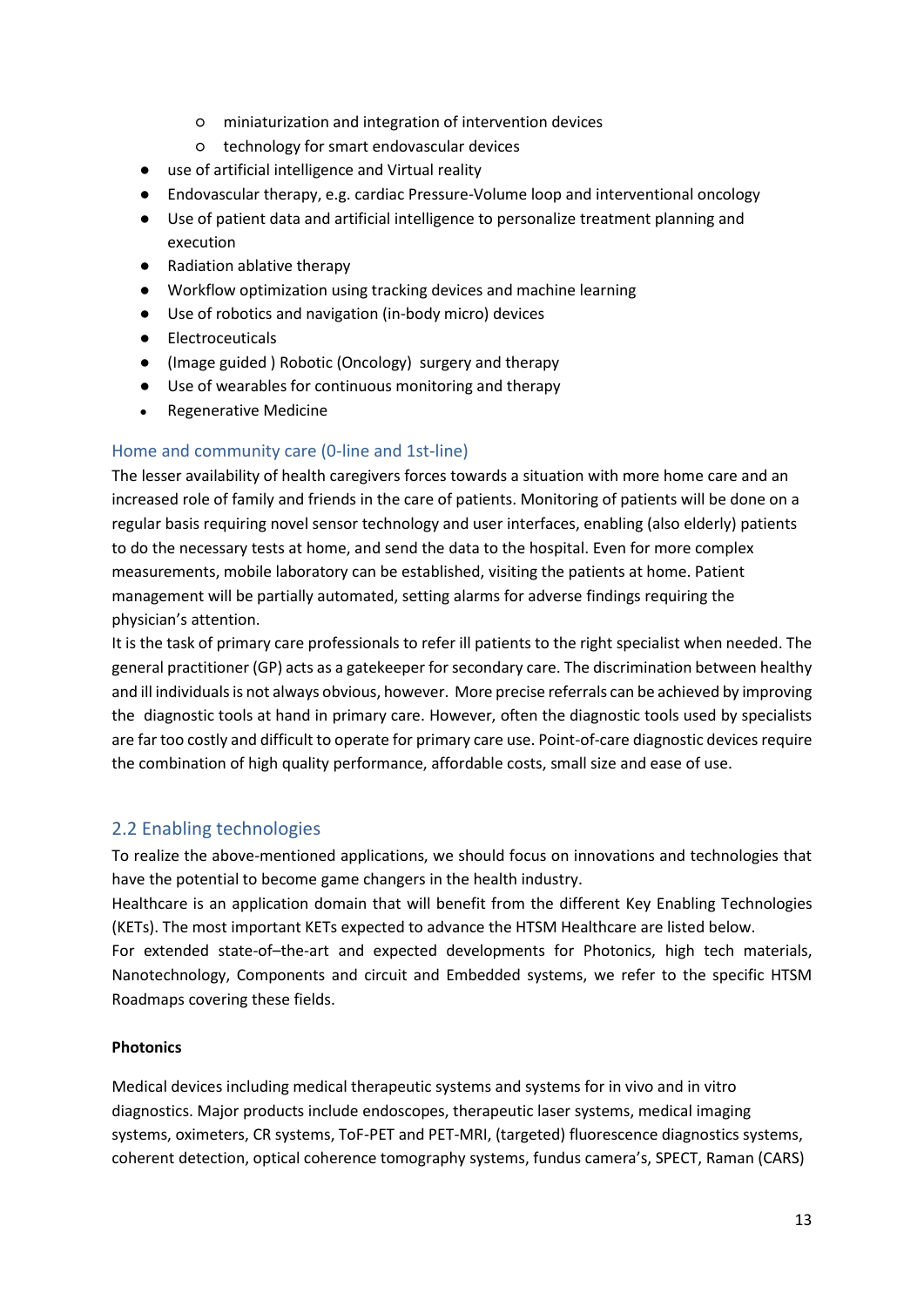based diagnostic systems, Photo Acoustic imaging technologies. All systems comprise a combination of photonic components (lasers, detectors), micro-electronica, mechanics and software<sup>14</sup>.

#### **High-tech Materials**

Innovative (Nano)materials have the potential to be a disruptive technology for example in the field of prosthetics and artificial tissue creation. (Nanomaterials / carbon nanotubes / graphene)

#### **Nanotechnology, Components and circuit and Embedded systems**

These technology roadmaps have the potential to deliver potential disruptive innovations in topics of

- micro and nano electronics
- Integrated photonics
- Robotics

**.** 

- Nanodevices
- biochips and biosensors
- Organs on a chip
- Low power low energy systems
- Special computing devices
- CMUT (capacitive ultrasonic transducers)

Micro and nano technology can contribute to all kind of (implantable) bio-devices for diagnosis or treatment of different pathologies that partly benefit from the use of active materials as actuators and sensors. Such active or "intelligent" materials are capable of responding in a controlled way to different external physical or chemical stimuli by changing some of their properties. These materials can be used to design and develop sensors, actuators and multifunctional systems with a large number of applications for developing medical devices.

The paradigm shift toward personalized medicine (see "Interventions and Therapy" in 2.1) suits very well the economic and technical potentials of lab-on-a-chip and organ on a chip technologies to provide dedicated instruments for patient screening and monitoring (companion diagnostics) and for 'flow chemistry' equipment for the flexible development and production of drugs. This development will be founded on the collaboration between biotech and micro/nanotechnology based companies, with an essential role for the innovative SMEs.

In the Netherlands many micro/nano and biotech SMEs, backed by world-renowned research groups at universities/institutes, have emerged since the last 10-15 years and these can play a leading role on a global level providing that a structural collaboration between the two disciplines can be realised. This need fits perfectly in the common opinion, especially advocated by the EU in its R&D Framework Programme strategies, that the 'convergence' of synergetic technologies, of which micro/nano and bio technologies are an excellent example, combined with a key role of high-tech SMEs, should allow for a sustainable leading role of Europe in certain areas.

<sup>14</sup> https://www.hollandhightech.nl/nationaal/innovatie/roadmaps/photonics/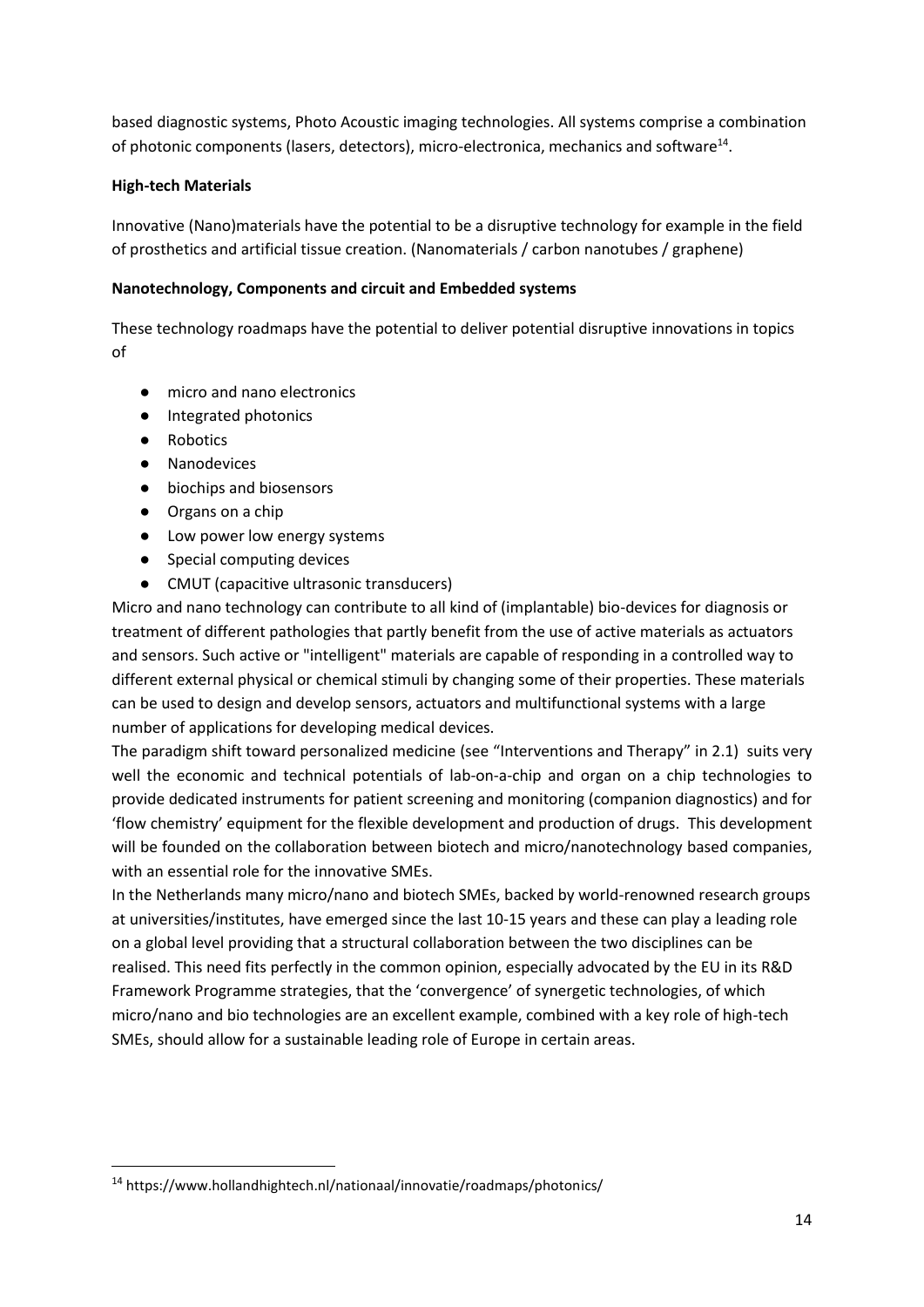#### **Data Analysis and ICT**

Big Data technologies will open new opportunities and enable breakthroughs related to healthcare data analytics addressing different perspectives:

(i) descriptive to answer what happened,

(ii) diagnostic to answer the reason why it happened,

(iii) predictive to understand what will happen and

(iv) prescriptive to detect how we can make it happen.

The main technological breakthrough in ICT are expected in the following topics

- Big Data- data Analytics
- Artificial intelligence and machine learning
- Cloud Technologies / computing
- Encryption technology / block chain/ digital security
- Internet of things / Cyber physical systems
- Platform technologies
- Augmented reality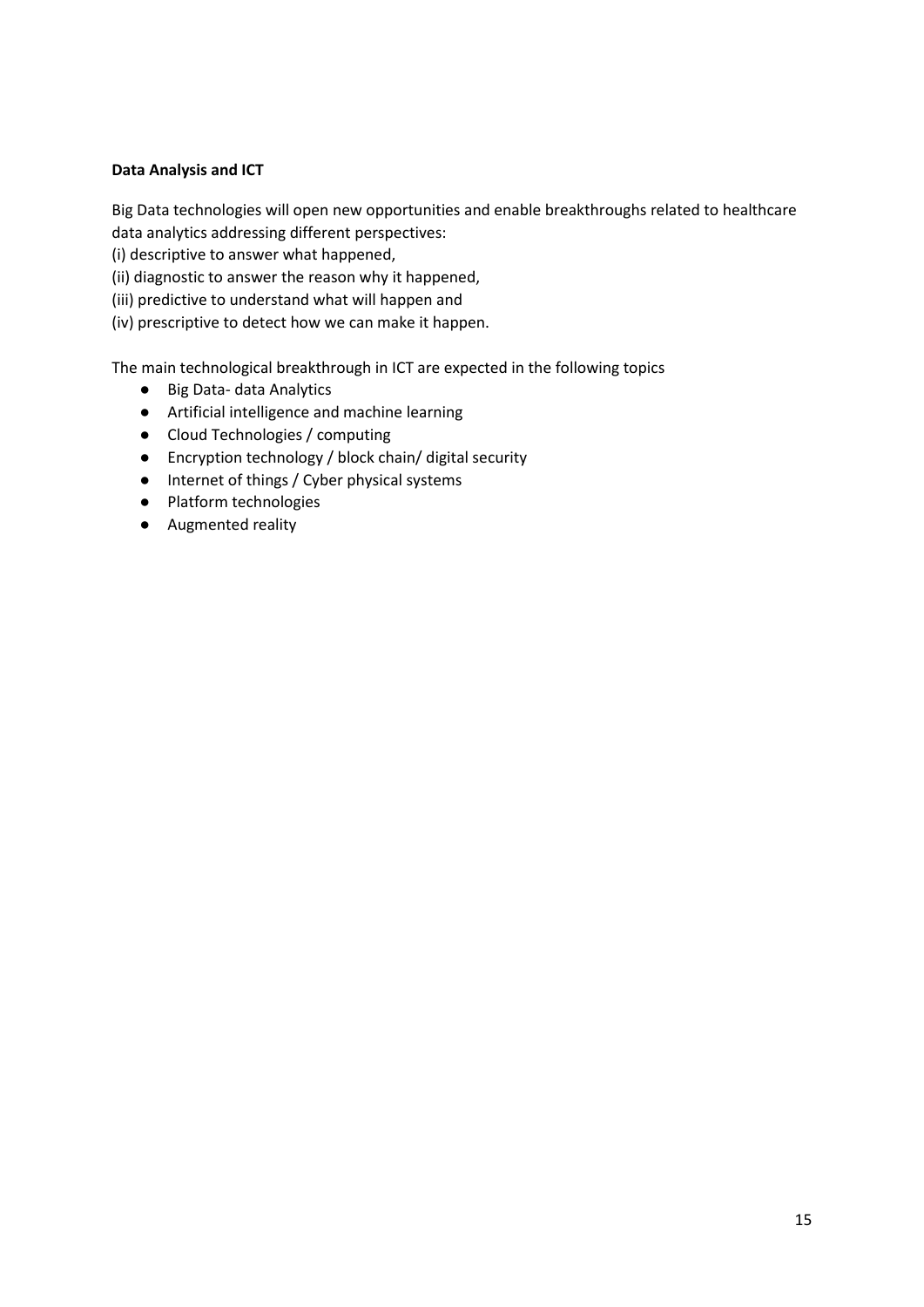# <span id="page-15-0"></span>3. Priorities and implementation

## <span id="page-15-1"></span>3.1 Selected priority areas for implementation

Addressing the applications and technological challenges from the previous sections, the following topics are selected as priorities based upon the strengths of the Dutch ecosystem of industrial players, research institutes and users. In particular imaging is an internationally renowned Dutch strength.

The following list of priority areas for implementation if fully aligned with the recently issued Electronics Components and Systems (ECS) Strategic Research Agenda<sup>15</sup>.

#### <span id="page-15-2"></span>Healthy living and prevention

- Improved biomedical models of the health situation of healthcare customers, taking heterogeneous, longitudinal (image) data, context and population information into account
- Use large heterogeneous data sets from many sources to obtain precise information
- Longitudinal monitoring and data analysis of many patients, leading to precise alarms only when needed, e.g. by applying AI techniques
- Wearables or minimally invasive implants, Internet of Things, simple analysers for home use; reliable data collection and analysis – focus on input data quality assessment (we need to know whether we evaluate useful data or noise and artefacts); standardisation of calibration, process interoperability.
- Devices or systems for utilising/extracting/sharing new knowledge in the most informative and efficient manner (e.g. vitality data, molecular profiling, biotechnology, diagnostics, ICT tools) in the most appropriate personalised setting (e.g. healthcare system, at home)
- Devices or systems for protecting and enforcing individual health-related information: ownership and secure storage of health data, data sharing with healthcare providers, and rendering real time anonymity for wider data analytics. Devices or systems improving security for executing transactions in healthcare and wellbeing, like blockchains to improve health or personal records exchanges and interact with stakeholders
- Devices or systems for integration of health and prevention ICT solutions in national health systems. Also techniques and approaches for behavioral change of citizens and patients.
- Point of care systems, wearables or minimally invasive implants, including new sensor systems for easier and more efficient measurement of physiological parameters, incl. posture, sitting position, physical activity, dynamics of walking, perfusion, oxygen saturation, etc.

#### <span id="page-15-3"></span>Diagnosis and therapy

 $\overline{a}$ 

● Create and apply biomedical models for AI based automation, visualization and decision support, to get precise, quantified information of the person's health condition. This needs large amounts of images and other sensor data at many levels: from molecular imaging up to whole body imaging

<sup>15</sup> https://aeneas-office.org/publication/download/electronic-components-systems-ecs-strategic-researchagenda-sra.pdf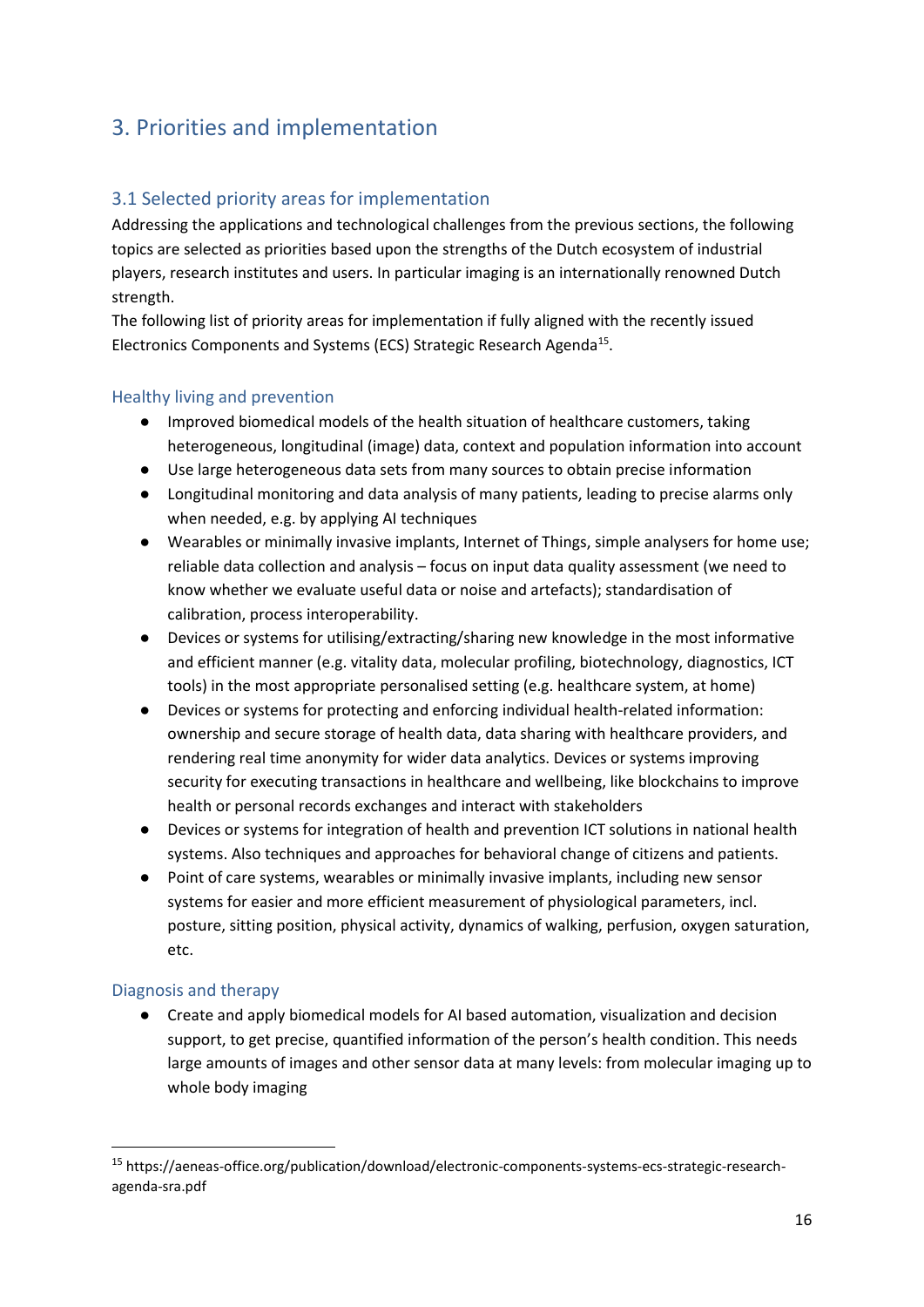- Ensure low-latency analysis and reasoning involving 2D, 3D and 4D images, and prompt delivery of precise results, also in situations with partial and imperfect data
- Development of point of care diagnostic devices requiring the combination of high quality performance, affordable costs, small size and ease of use.
- Predictable and repeatable outcome of diagnostic imaging and sensing including providing quantitative information. Current diagnostic imaging is often of a qualitative nature, meaning that comparison over time or with other patient cases is impossible.
- Development of smart catheters used in (image guided) treatment and specialized operating theatres (e.g. Cathlabs, Bronchoscopy and G.I. suites)
- Development of active or passive implantable medical devices for diagnosis (e.g. biosensors) and for treatment of disorders currently not treated or treated by lifelong pharmacy (e.g. stimulators for spinal cord disorders, depression, obesity, hypertension)
- Development of surgical robots
- Development of novel regenerative medicine solutions
- New diagnostic modalities enabling the measurement of new biomarkers for diagnostic and therapeutic purposes
- Solutions improving accuracy in radiation therapy
- Solutions enabling or improving a more effective personalized treatment
- Diagnostic imaging equipment with sufficient accuracy for active/passive implantable medical devices placement, preventing trial-and-error approach.
- Transform large healthcare systems to optimize hospital workflow, automatically optimize diagnostic imaging and tracking of therapy results, enable preventive maintenance and generation of requirements and test cases for new generations of systems
- Apply generic standards (e.g. industry 4.0) to diagnostic and therapy systems and use of big data principles to reduce cost of ownership
- Less harmful and less expensive imaging and sensing modalities at several levels: from molecular imaging up to whole body imaging, in the prevention, diagnosis, therapy and monitoring phases, both in primary and secondary care.
- Robotics to improve treatments either in the operating room, minimal invasively inside the body, at general practitioners or at home.
- Real-time location services with badges that can track patients, staff and medical devices, Environmental monitoring — for example, checking hand hygiene compliance. Mobile apps will replace traditional physician visits.
- Smart, robust, secure and easy to use devices or systems (wearable or implantable and autonomous) for detection, diagnostic, therapy, through big data, artificial intelligence, machine learning, deep learning person-centred.
- Energy efficiency for medical wearables/implants: Improvement of energy consumption and battery life at device levels. Ability to deliver connected devices (wearable/implants) that are self sustainable from an energy point of view for the full duration of a medical treatment (weeks, months or years).
- Upgradability of medical wearables/implants: A wearable/implant must be able to adapt to several configurations in the function of the evolution of a disease and improvements in its treatment. The upgrade/downgrade must not imply obsolescence of the wearable/implant. Therefore, a supporting wearable infrastructure should support the possibility of running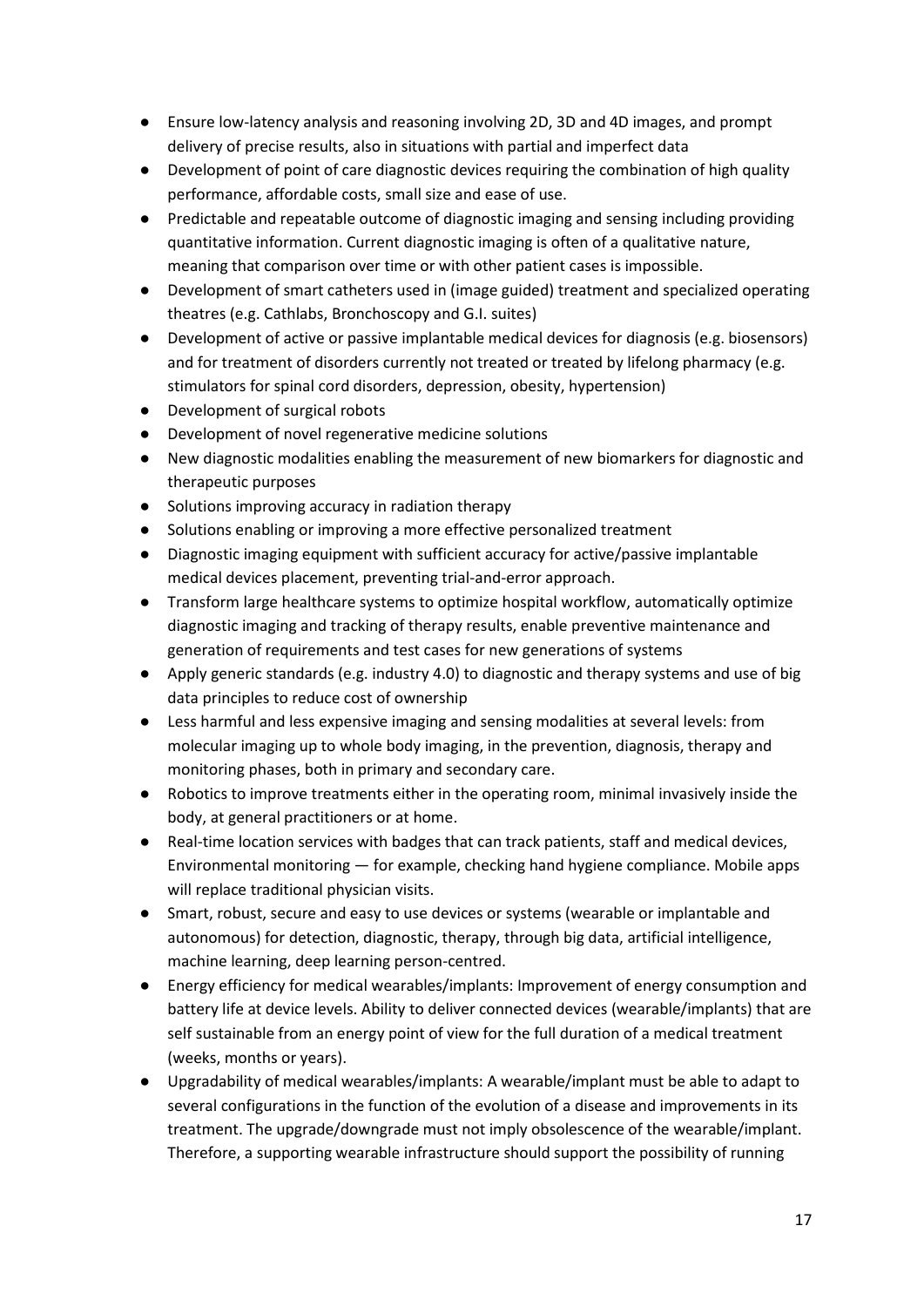virtual devices that complement the processing power and storage embedded in wearables/ implants

High resolution minimally invasive in vivo molecular diagnostics

#### <span id="page-17-0"></span>Home and community care

1

- EHR (Electronic Health Record) involving patient health models supporting precise communication between different caregivers
- EHR involving health models that exactly describe the outcome health values for the patients, both short and long term
- Humanoid robots applying interpreted human body language and emotion in care delivery
- Devices or systems using biomedical models for better diagnostics, therapy and feedback to the patient for several chronic diseases e.g. musculoskeletal system and simulation of activity of muscle groups, joints, etc.
- Devices or systems using predictive models and/or sophisticated sensing to anticipate the appearance of co-morbidities because of the evolution of chronic diseases
- Multi-modal data fusion devices or systems: the generation of enormous amounts of data from different sources (e.g. vital signs from mobile apps, home monitoring, real-time sensors, imaging, genomic data, pharmaceutical data, and behavioral markers) brings valuable information to improve clinical decisions and to reveal entirely new approaches to treating diseases. But the fusion of multi-modal data poses several technical challenges related to modelling, data mining, interoperability, data share keeping privacy
- Devices or systems data with low-latency analysis performed with deterministic algorithms or deep learning that are able to deal with known levels of trust (both high and low) for precise presentation of the results to medical professionals and non-professionals
- Devices or systems based on cognitive computers providing support to professionals or nonprofessionals for healthcare or wellbeing

## <span id="page-17-1"></span>3.2 Implementation of this roadmap in public-private partnerships and ecosystems

The Health and Care Knowledge and Innovation Agenda presents an overview of relevant Public-Private partnerships<sup>16</sup>. Below we present additional collaborations relevant for the Healthcare roadmap .Fundamental research on healthcare is an essential area for NWO, covered by various programs and projects. It is of critical importance to keep a solid NWO contribution in the coming years. ZonMW and TTW will start a multidisciplinary collaboration in the field of medical technology, with emphasis on development of novel medical devices, and on clinical implementation. Eight IMDI Centers of Research Excellence (CoRE) have been established in 2012, with focus on image acquisition and processing, minimal invasive surgery and neurorehabilitation, home care and assistive devices. In 2018 the IMDI 2.0 program will be started for which also other consortia may apply.

At NWO domain TTW several public-private ''Perspectief'' programs and OTP projects on healthcare technology are currently running, with a total of about € 12M of grant money and € 4M in cash and in kind company contributions (2014 - 2018). Regarding the HTSM 2017 call, conducted by NWO domain TTW, 3 proposals have been granted that fit in the healthcare roadmap, with a total of about €2M of

<sup>16</sup> <https://www.health-holland.com/public/downloads/kia-kic/kennis-en-innovatiecontract-2018-2019.pdf>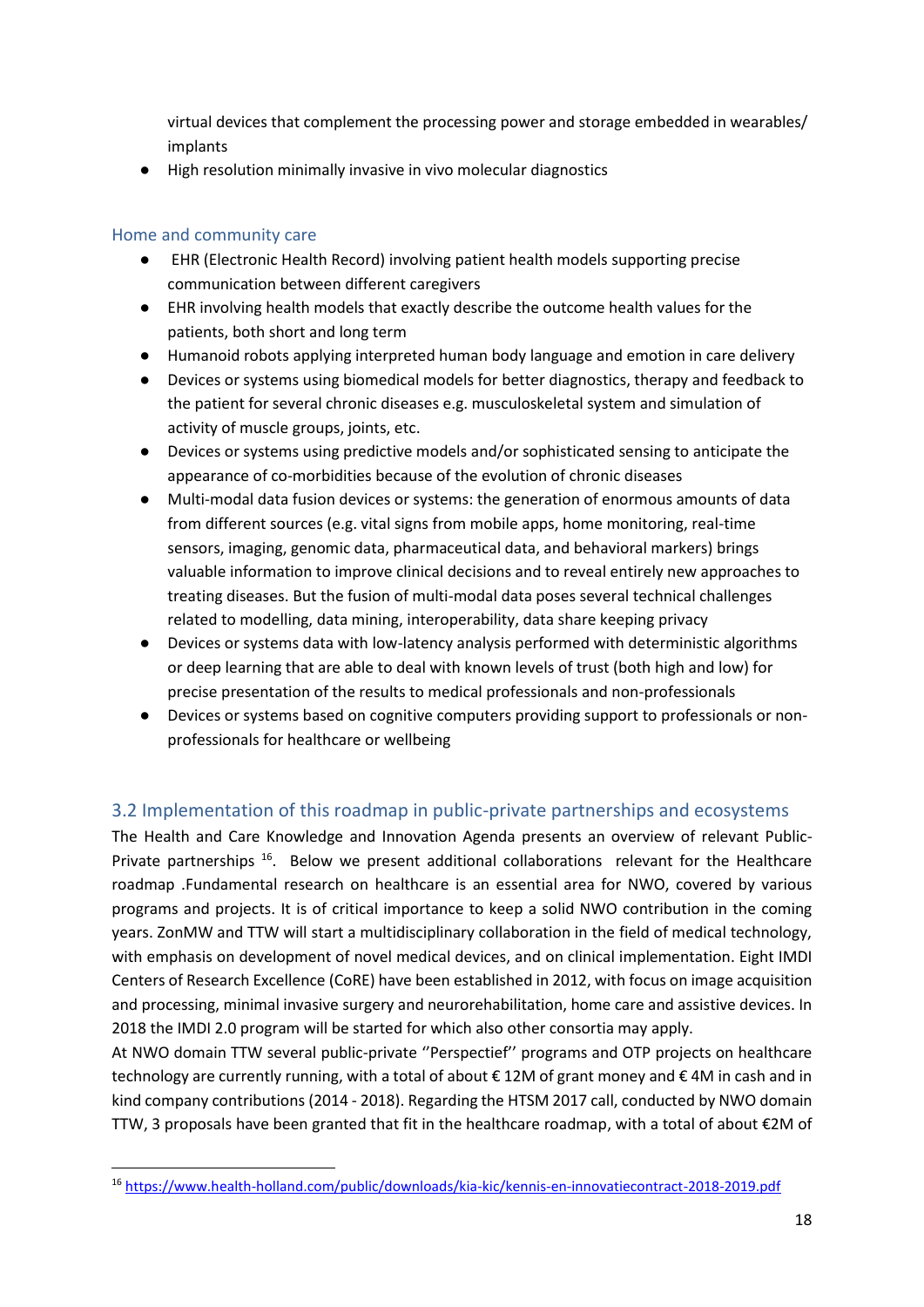grant money and almost € 1M in cash and in kind company contributions. In the Top Sector LSH the first IMDI call (2012) conducted by ZonMw has been kicked off with 8 IMDI CoREs running (total project costs: € 12M; contribution ZonMw: € 5M, contribution private parties: € 4M).The second IMDI LSH call in 2014 resulted in 13 projects which will start in the spring of 2015 (total project costs: € 13.3M €, ZonMw: € 6.3M private parties € 4.7M.

TNO's activities are well aligned with the HTSM healthcare roadmap with a focus on the development of photonics-based diagnostic devices for applications along the healthcare continuum, from compact, flexible and wearable sensors for (home) monitoring and personalized treatment applications to quantitative retinal imaging technology for the non-invasive detection of ophthalmic and systemic diseases through the eye.

Another important national PPP is NanoNextNL, with incorporates a critical nanomedicine program. Various companies and technical universities are participating in this, focusing e.g. on nanofluids for lab-on-a-chip, molecular imaging and integrated microsystems for biosensing.

In the past four years, another notable public-private partnership emerged from the cooperation between Philips, TU Eindhoven, MMC, Kempenhaeghe and CZH hospitals in the Eindhoven region. The Impuls-1 and 2 programs that were initiated by the TU/e in 2013 and 2014, have resulted in a joint research group of about 75 PhDs in the region fully funded within the strategic partnership. This health research group concentrates on perinatology, cardiology and sleep combined with various data science related technologies. Besides the PhDs all partners deliver a substantial in-kind contribution of fixed staff employees. Their mission is to improve value based healthcare by creating and expanding an ecosystem that enables fast track to high-tech health innovation.

In 2014 the Top Sector Creative Industry involved the Topsector LSH in creating a platform called ''Create Health''. It operates through the Creative Industry's TKI CLICKNL. In its program, mainly focusing on patient-centred design, several opportunities for HTSM Healthcare are mentioned.

It goes without saying that this HTSM Healthcare roadmap has clear links with other HTSM roadmaps, notably Components & Circuits, Embedded Systems, High Tech Materials, ICT, Mechatronics/Manufacturing, Nanotechnology and Photonics.

## <span id="page-18-0"></span>3.3 Linkage with other innovation instruments (e.g., public purchasing and risk investment)

Large companies increasingly rely on small firms and start-up companies to perform certain initial development work. The added value provided by those smaller companies are their pronounced innovativeness and short development cycle times. New medical devices are more and more developed by smaller firms. In the Netherlands these smaller firms often have no financial means and/or credit possibilities required to perform such R&D activities. As a result, they rely on (regional) investment funds for more risky technology developments and benefit a lot from innovative purchasing to receive an initial income. Examples here are the medical robotic start-ups from the TU/e. We expect that this roadmap will provide these (SME) companies additional supportive material in their request for funding. And in return for those funds we expect that at some point in time they themselves can be in a position to contract knowledge institutes for joint projects.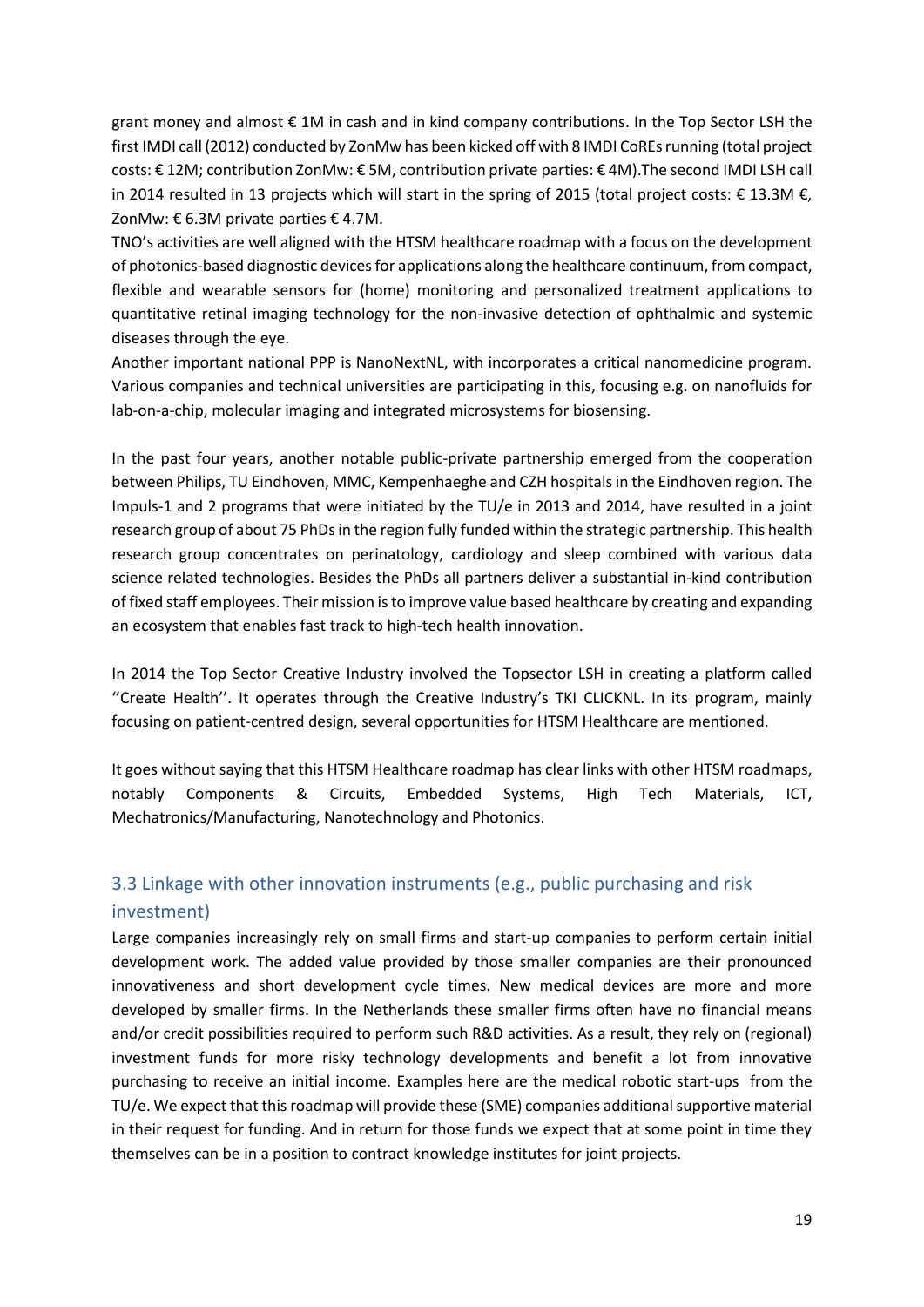The 'Take-off' programme (NWO domain TTW ) aims to stimulate the implementation of novel (medical) devices by industrial partners. It aims to bridge the funding gap between the research phase and the market. Take-off feasibility studies provide grants to researchers with a maximum of € 40.000 to investigate commercial application of innovative knowledge available in knowledge institutes, and to start commercial activities. Take-off early phase financing provides a loan to start-up companies of researchers or entrepreneurs based on knowledge innovations of the knowledge institutes. The minimal loan is € 50.000 and the maximum is € 250.000. Early 2015, the first projects were granted, including several that fit in this Healthcare roadmap. The NWO domain TTW Demonstrator program (max. € 150.000 per project) is aimed at the marketing of technology. This is achieved by building a commercial demonstrator of a technology, developed by a knowledge institute, which shows all the unique selling points. Parallel to that commercial activities are carried out, ultimately resulting in the sale and transfer of the technology to a third party, i.e. a company.

## <span id="page-19-0"></span>3.4 Collaboration in and leverage with European and multi-national policies and

#### programs

1

Internationally, the Healthcare domain of HTSM is embedded in a strong innovation network. The excellent Dutch knowledge base - both at company and knowledge institute level - plays a vital role in this context.<sup>17</sup> In order for companies and knowledge institutes to remain world class, continuation of international cooperation is crucial. Our position within international cooperation schemes should thus be safeguarded. Most prominent international public funding R&D schemes include EU's Horizon 2020 program and the Joint Technology Initiatives (JTIs), such as ECSEL, and the Eureka programs ITEA3 and PENTA.

The HTSM Healthcare roadmap is well tuned to the priorities of the H2020 program, in particular the innovation pillars on Industrial Leadership (LEIT) and Societal Challenges (SC), as well as the European Institutes of Innovation and Technology (EIT) on Digital Technologies (EIT Digital), and Health (EIT Health).

The Eureka programs ITEA3 (software intensive systems and services) and PENTA (micro- and nanoelectronics) are most relevant to HTSM and enjoy prominent Dutch participation. Furthermore, the Joint Undertaking (JU) ECSEL has been running for some years now, in which Dutch HTSM actors participate significantly. The Dutch healthcare ecosystem attaches great value to the collaboration that is established through these programs, with a wide range of innovative projects creating both a knowledge and economic multiplier effect. It is vital that this network, as well as access to it, is further enhanced for all parties, including SMEs.

Therefore, the HTSM Healthcare community once more calls upon the Dutch government to further bolster the Dutch commitment for international R&D in the framework of the EUREKA and JU programs. A commitment over the years is needed in order to strengthen the international connection and ensure the proper level of additional funding (i.e. co-funding in case of the JU programs from Europe).

<sup>&</sup>lt;sup>17</sup> Also see the letter of the NFU (Nederlandse Federatie van Universitair Medische Centra) to the EC Commissioner for Research, Science and Innovation dated Jan 26, 2015. This letter explains how Dutch UMCs and their partners contribute to the EC priorities on sustainable health and delivering health at a reasonable cost. Reference is made to several HTSM Healthcare areas, like enabling technologies.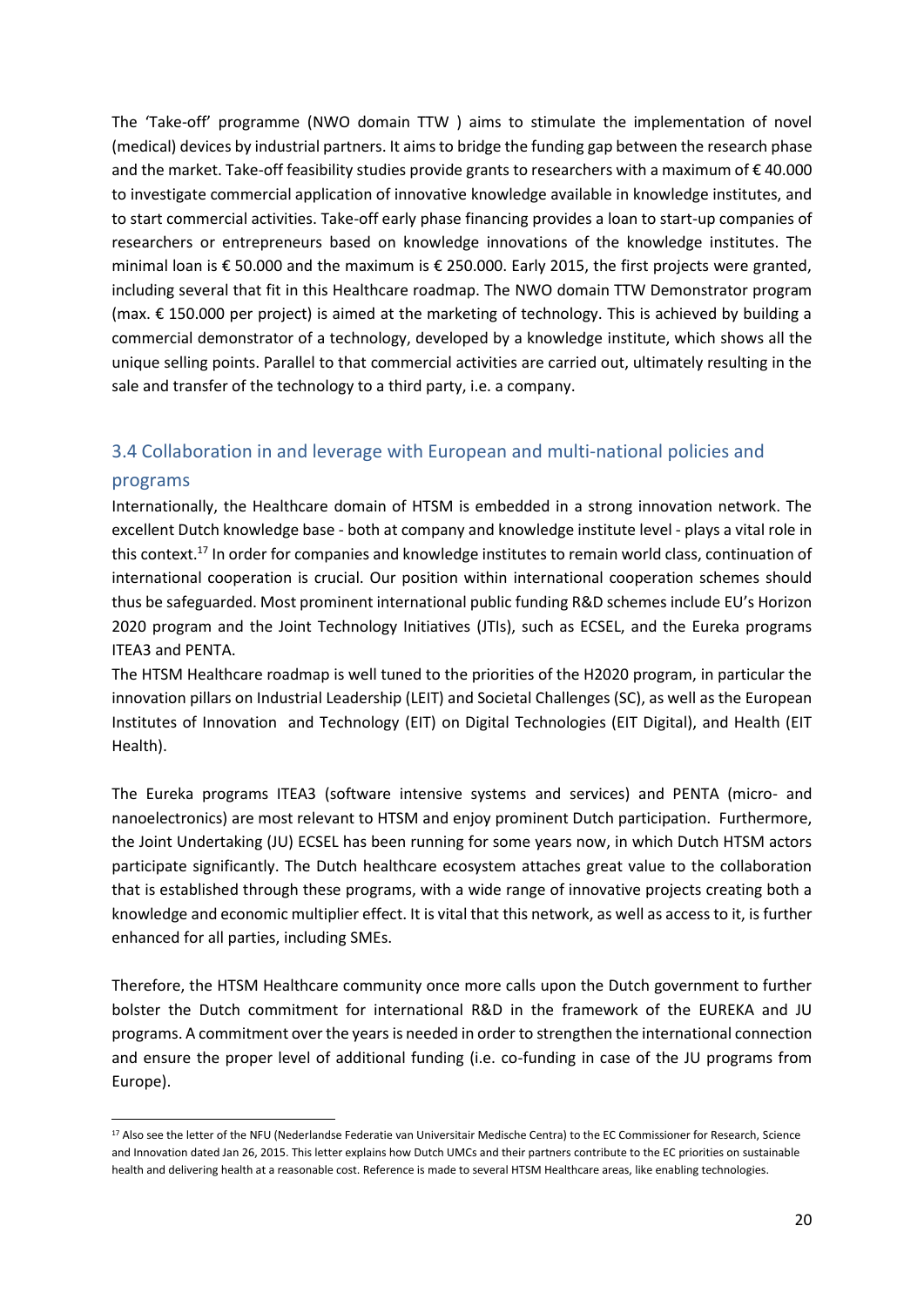In addition, Dutch knowledge institutes play a key role in defining Euro-BioImaging (EBI), a large‐scale research infrastructure project part of the European Strategy Forum on Research Infrastructures (ESFRI) Roadmap. EBI's aim is to provide access to a complete range of state-of-the art imaging technologies for scientists in Europe, partnering with industry to realize this objective.

Other well-known European programs with participation from HTSM Healthcare players are Ambient Assistant Living<sup>18</sup> and the European Partnership for Active and Healthy Ageing<sup>19</sup>.

 $\overline{a}$ 18 AAL, see<http://www.aal-europe.eu/>

<sup>&</sup>lt;sup>19</sup> EIP-AHA, se[e http://ec.europa.eu/research/innovation-union/index\\_en.cfm?section=active](http://ec.europa.eu/research/innovation-union/index_en.cfm?section=active-healthy-ageing)[healthy-ageing](http://ec.europa.eu/research/innovation-union/index_en.cfm?section=active-healthy-ageing)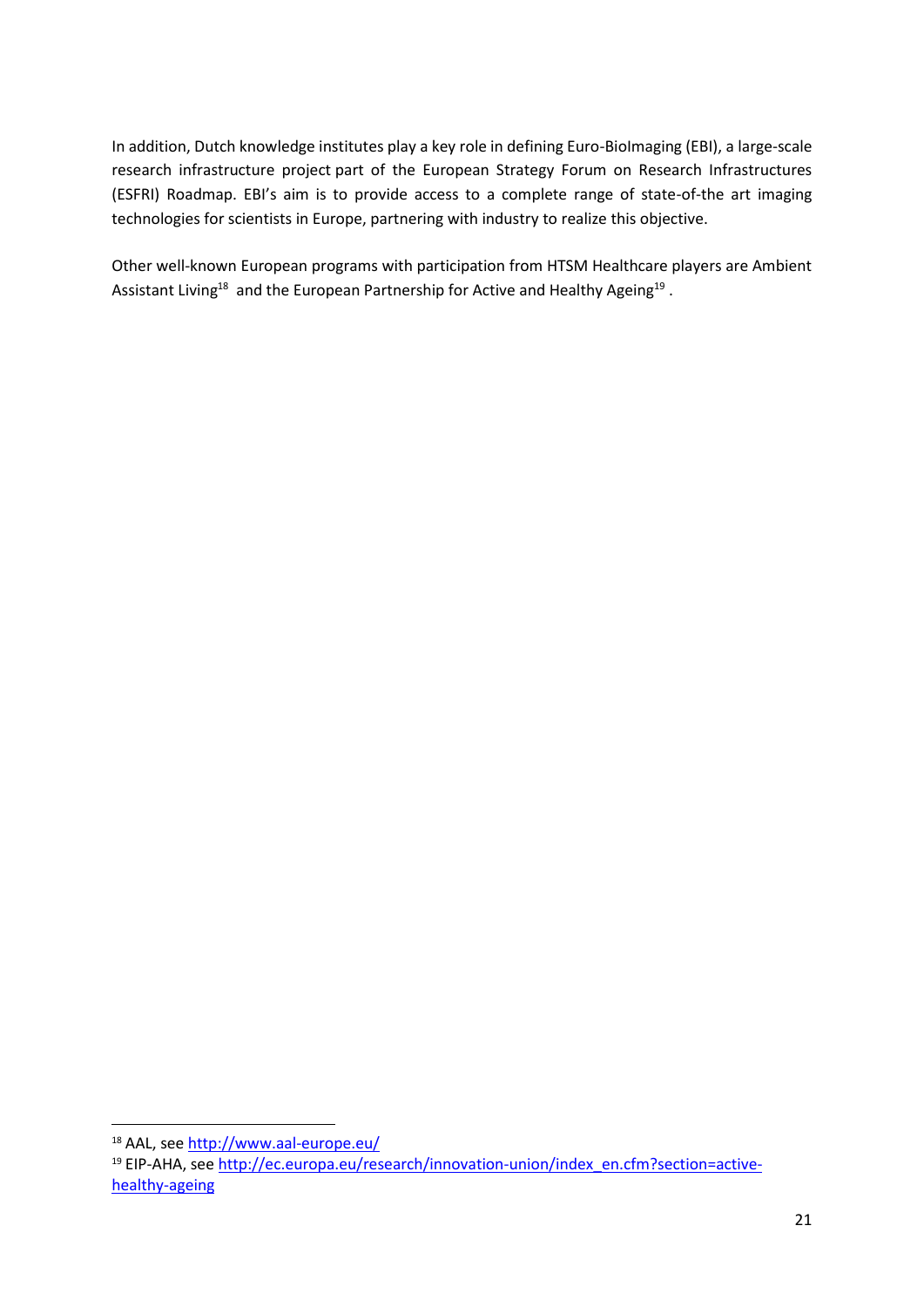# <span id="page-21-0"></span>4. Partners and process

The table below presents an overview of the HTSM Healthcare ecosystem including partners from Academia, Institutes, foundations and Industry.

| Academia          | TU/e, TUD, UTwente, VU/VUMC, UvA/AMC, UU/UMCU, RUL/LUMC,                                                                                                                                                                                                                                                                                                                                                                                                                                                                                                                                                                                                                                                                                                                                                                                                                                                                                                                                                                                                                                                                              |
|-------------------|---------------------------------------------------------------------------------------------------------------------------------------------------------------------------------------------------------------------------------------------------------------------------------------------------------------------------------------------------------------------------------------------------------------------------------------------------------------------------------------------------------------------------------------------------------------------------------------------------------------------------------------------------------------------------------------------------------------------------------------------------------------------------------------------------------------------------------------------------------------------------------------------------------------------------------------------------------------------------------------------------------------------------------------------------------------------------------------------------------------------------------------|
|                   | EUR/ErasmusMC, RUN/RUNMC, RUG/UMCG, UM/MUMC                                                                                                                                                                                                                                                                                                                                                                                                                                                                                                                                                                                                                                                                                                                                                                                                                                                                                                                                                                                                                                                                                           |
| <b>Institutes</b> | TNO, Holst Centre, imec-NL NWO/FOM, NKI, Astron                                                                                                                                                                                                                                                                                                                                                                                                                                                                                                                                                                                                                                                                                                                                                                                                                                                                                                                                                                                                                                                                                       |
| <b>Health</b>     | KWF, Dutch Diabetes Foundation, Alzheimer Nederland, Parkinson Vereniging,                                                                                                                                                                                                                                                                                                                                                                                                                                                                                                                                                                                                                                                                                                                                                                                                                                                                                                                                                                                                                                                            |
| foundations       | Hersenstichting, Hartstichting, Nierstichting, Nationaal Epilepsie Fonds                                                                                                                                                                                                                                                                                                                                                                                                                                                                                                                                                                                                                                                                                                                                                                                                                                                                                                                                                                                                                                                              |
| Industry          | Personal Space Technologies, Sopheon, Technolution, Sioux, Frencken, CCM, MI-<br>Partners, Zorggemak, Prodrive, Medis, Pie Medical, Microflown, Logicacmg, C2V,<br>NXP, FEI, Lionix, Maquette Netherlands, Medison, Orthoproof, Demcon, Mecon,<br>Bruco, Baat Medical, Micronit, Noldus Information Technology, Optel, Bronkhorst<br>High-Tech, Medspray, Wwinn-group, MMS International, Hemics, ICMCC,<br>Magnamedics, Collectotec, U-Needle, Nano4Imaging, MediCorporate,<br>Chematronics, Inviso, Stamhuis Lineair, Exactdynamics, Honeywell, Miscea, De<br>Koningh Medical Systems, Vither Hyperthermia, Lavoisier, Biosenz, Scalene<br>Medical, Alliance Medical, Canon Europa, D.O.R.C. International, Enraf-Nonius,<br>Esaote Europe, Finapres Medical Systems, GE Healthcare, Getinge, GymnaUniphy,<br>Lamboo Specials Sales, Macawi, Medtronic Bakken Research Center, NeoKidney,<br>NightBalance, Novymed Int., Nucletron, Oldelft Benelux, Philips, RS TechMedic,<br>Simed Int., Smit Mobile Equipment, Technomed Europe, The Surgical Company Int.,<br>VDL Groep, Reden, Quantib, Novioscan, Sorama, Sound Intelligence. |

The extensive industrial network with a lot of SMEs (more than 85% listed is SME) is very vibrant and every year more organizations are joining.

This HTSM roadmap reflects the enormous potential of technologies for the future for healthcare and the related societal challenge. In any case, an increased potential for substantial social national impact and economic revenues (from internal market and export) is expected by achieving further synergy between this technology roadmap and the vision and ambitions of the Top Sectors, Key Technologies and NWA-routes working on the Social Challenge Health (*MU G&Z*). The various parties are convinced that further mutual coordination will bring added value. In the coming months, the LSH Top Sector, leading the *MU G&Z* on request of the Dutch Cabinet, and HTSM leaders, will then further consult with each other and with the most important stakeholders. To this end, various workshops will be organized in the first half of 2018 in order to finally agree on a joint realization of these social and economic opportunities by further elaborating the common vision.